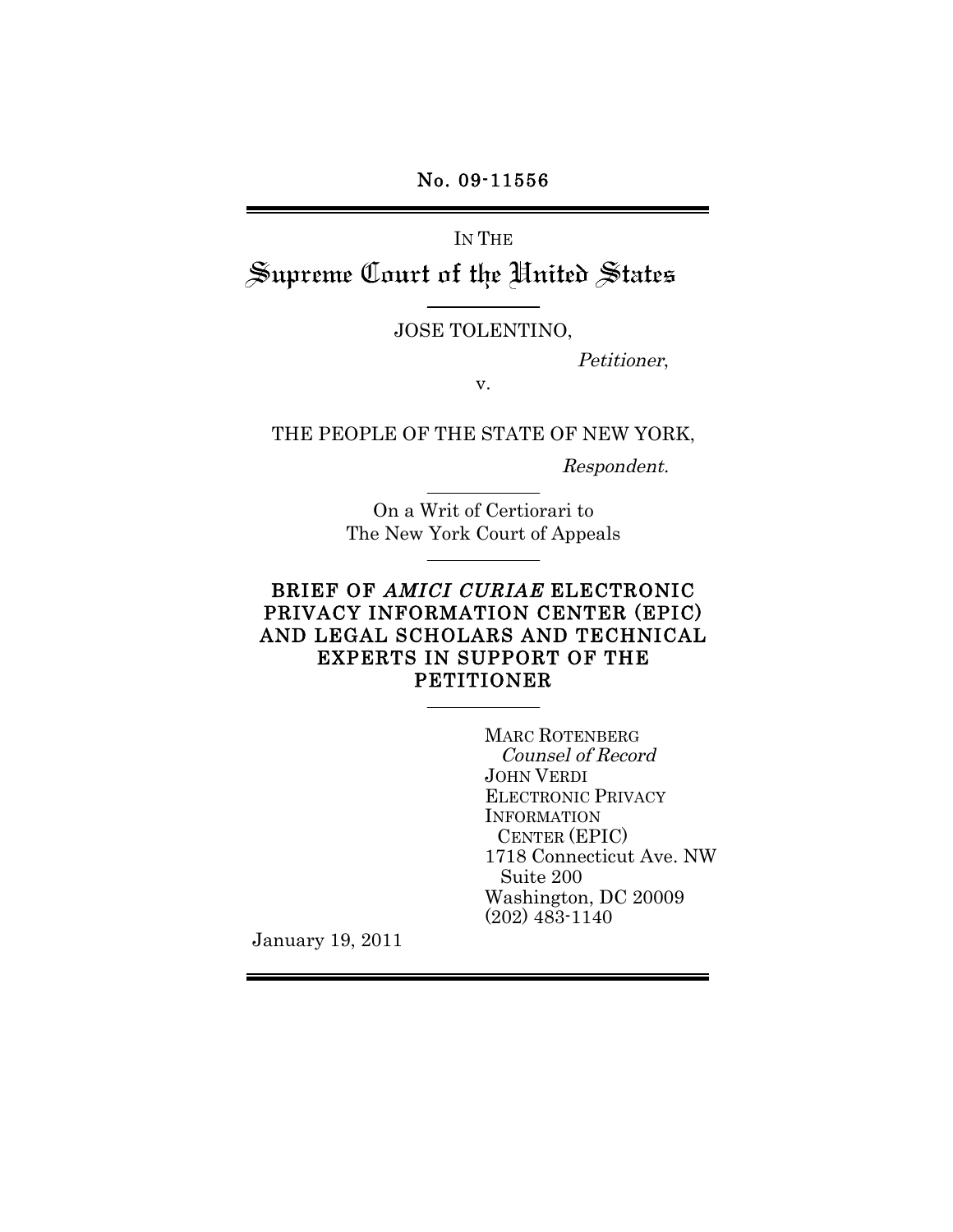# TABLE OF CONTENTS

| TABLE OF AUTHORITIESiii                                                                 |
|-----------------------------------------------------------------------------------------|
| INTEREST OF THE AMICI CURIAE  1                                                         |
| SUMMARY OF THE ARGUMENT  4                                                              |
|                                                                                         |
| A Traffic Stop Can Give Police Access to an<br>L.<br>Enormous Pool of Personal Data 5   |
|                                                                                         |
| B. The National Crime Information Center7                                               |
| C. The Integrated Automated Fingerprint<br>Identification System10                      |
|                                                                                         |
|                                                                                         |
| F. Combined DNA Index System17                                                          |
| II. Law Enforcement Officials Should Not<br>Routinely Rely on Inaccurate Identity-Based |
| A. Inaccuracies in the National Crime<br>Information Center ("NCIC")19                  |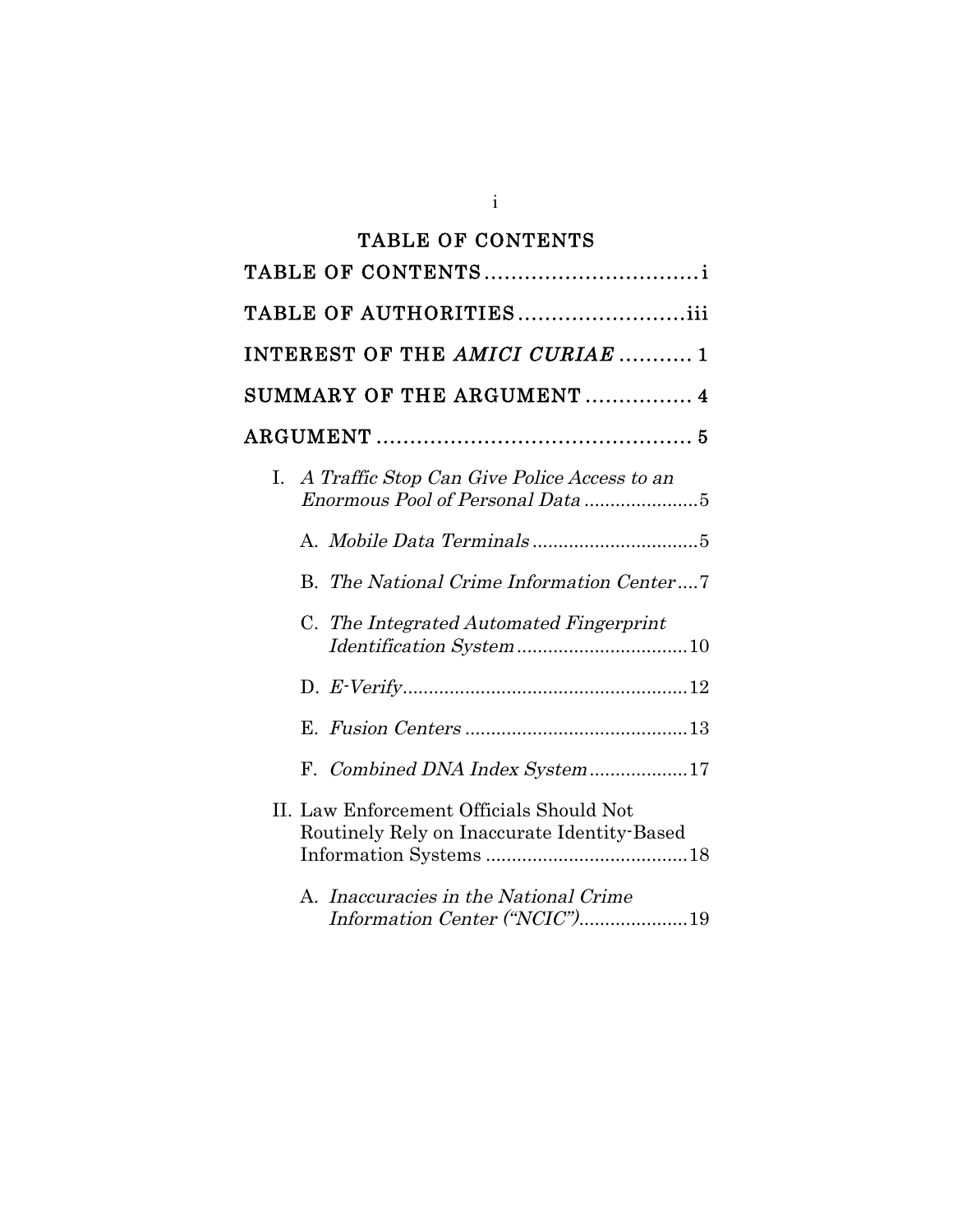| 11                                                                                |
|-----------------------------------------------------------------------------------|
| B. Problems with Databases Associated with<br>the Federal Government's Employment |
| Eligibility Verification System 22                                                |
| C. Commercial Databases on Which Law                                              |
| Enforcement Rely Are Also Inaccurate and                                          |
| III. Driver Identity Information Is Entitled to                                   |
| A. The Drivers Privacy Protection Act27                                           |
|                                                                                   |
|                                                                                   |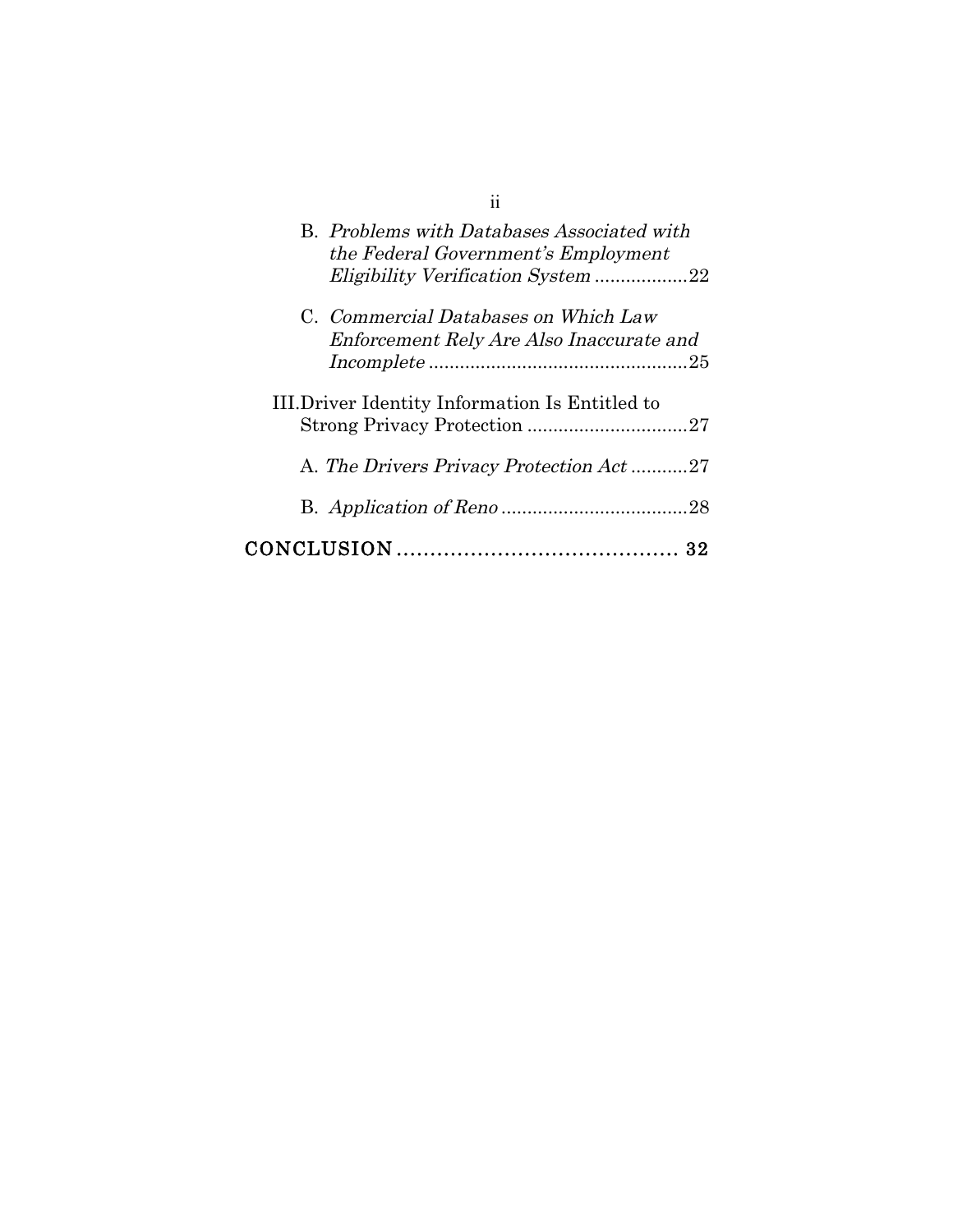# TABLE OF AUTHORITIES

## CASES

| $AFL$ -CIO v. Chertoff, 552 F. Supp. 2d 999 (N.D.                                            |
|----------------------------------------------------------------------------------------------|
| Collier v. Dickinson, 477 F.3d 1306 (11th Cir.                                               |
| DeVere v. Attorney General, 146 N.H. 762 (N.H.<br>29                                         |
| Hartman v. Dept. of Conservation and Natural<br>Resources, 892 A.2d 897 (Pa. Commw. 2006) 30 |
| Hiibel v. Sixth Judicial District, 542 U.S. 177                                              |
| Locate.Plus.Com, Inc. v. Iowa Dept. of Transp.,                                              |
| McCready v. White, 417 F.3d 700, 703 (7th Cir.                                               |
| Myerson v. Prime Realty Services, LLC 796                                                    |
| O'Brien v. Quad Six, Inc., 219 F.Supp.2d 933                                                 |
| Reno v. Condon, 528 U.S. 141 (2000)  27, 28                                                  |
| Russell v. Choicepoint, 302 F. Supp. 2d 654                                                  |
| Taylor v. Acxiom Corp., 612 F.3d 325 (5th Cir.                                               |
| Young v. West Pub. Corp., 724 F.Supp.2d 1268                                                 |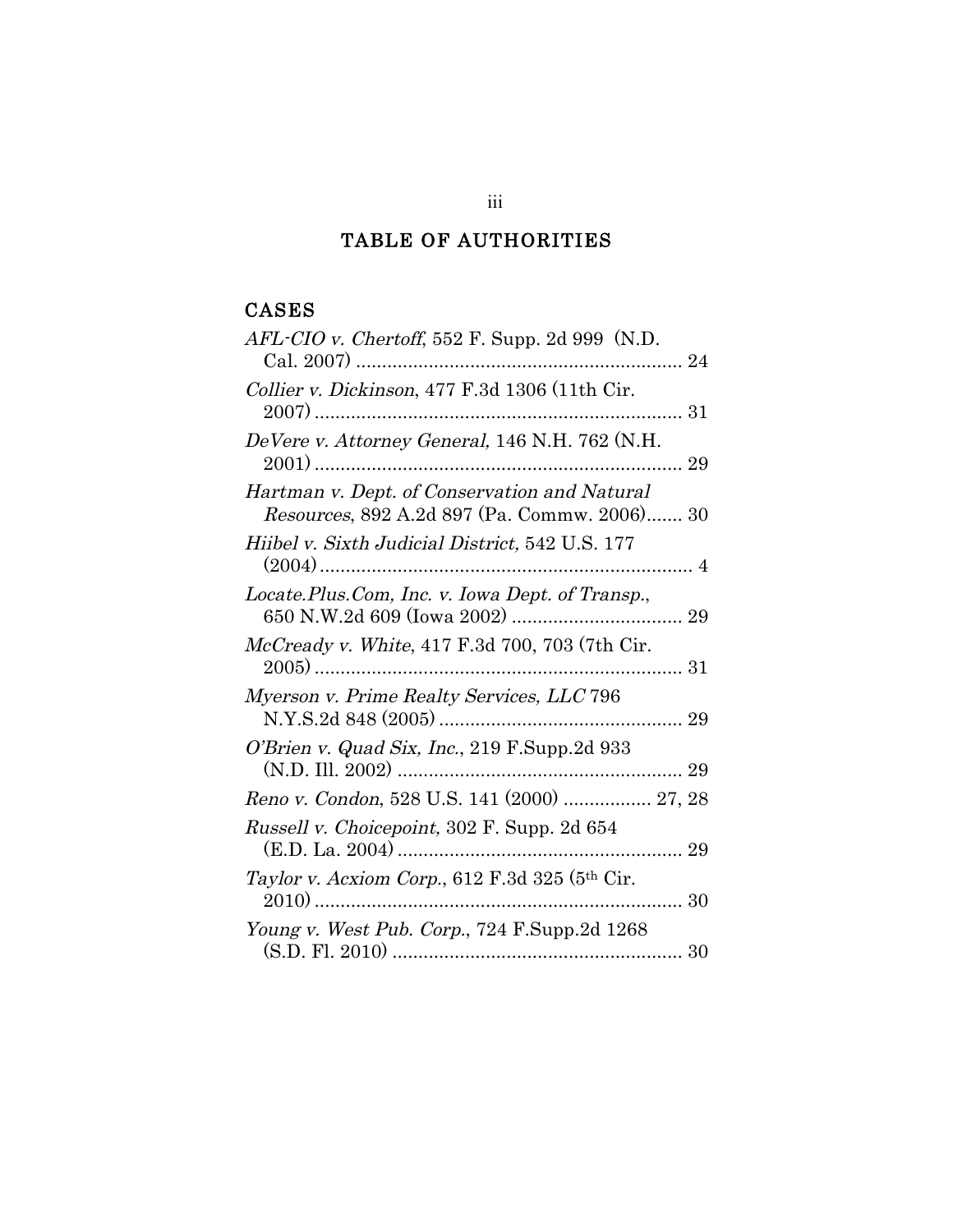## **STATUTES**

# OTHER AUTHORITIES

| BJS, Improving Access to and Integrity of<br>Criminal History Records, NCJ 200581 (July                                     |  |
|-----------------------------------------------------------------------------------------------------------------------------|--|
| Bob Sullivan, ChoicePoint Files Found Riddled                                                                               |  |
| Bob Sullivan, Red Tape Chronicles: Bob the<br>Writer, Bob the Molester, MSNBC, May 3,                                       |  |
| Brief of Amicus Curiae Electronic Privacy<br>Information Center at 1, Reno v. Condon, 528                                   |  |
| Bureau of Justice Statistics, <i>Improving</i><br>Criminal History Records for Background                                   |  |
| Bureau of Justice Statistics, Use and<br>Management of Criminal History Record<br>Information: A Comprehensive Report, 2001 |  |

### iv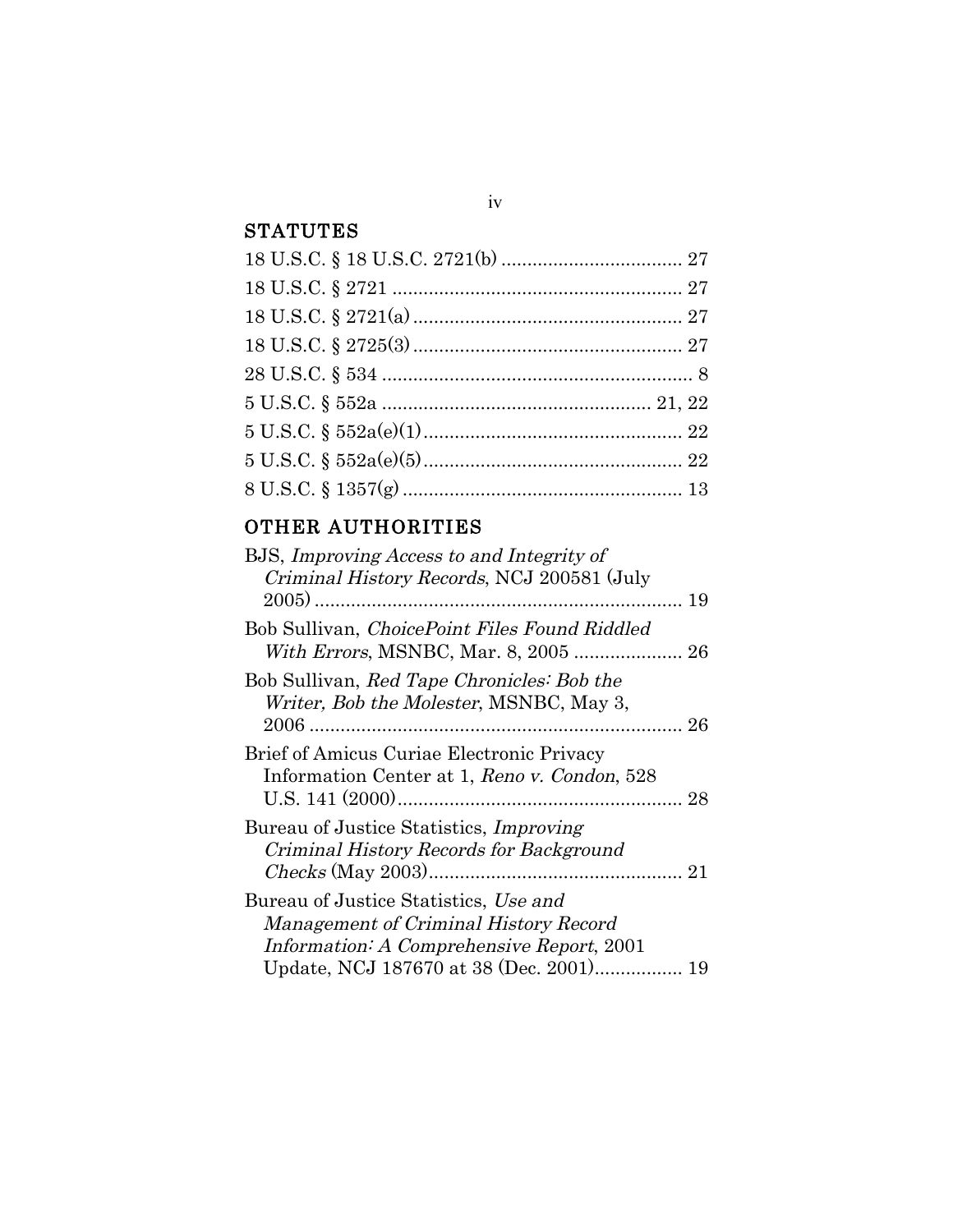| Dep't of Justice, Bureau of Justice Statistics,<br><b>National Criminal History Improvement</b>                                                                                                                                                                            |
|----------------------------------------------------------------------------------------------------------------------------------------------------------------------------------------------------------------------------------------------------------------------------|
| Department of Homeland Security, Privacy<br><b>Impact Assessment for the Interim Data</b><br>Sharing Model (iDSM) for the Automated<br><b>Biometric Identification System</b><br>(IDENT)/Integrated Autmated Fingerprint<br>Identification System (IAFIS) Interoperability |
| Dynamic Imaging Systems, <i>PositiveID+ Facial</i><br>Recognition & Fingerprint Identification:                                                                                                                                                                            |
| Exploring Federal Solutions to the State and<br>Local Fugitive Crisis, Hearing Before the S.<br>Subcomm. On Crime and Drugs of the Comm.<br>of the Judiciary, 110th Cong. 2 (2010)<br>(Statement of Roy G. Weise, Senior Advisor,<br>Criminal Justice Information Services |
| Federal Bureau of Investigation, Five Key                                                                                                                                                                                                                                  |
| Federal Bureau of Investigation, National                                                                                                                                                                                                                                  |
| Federal Bureau of Investigation, NCIC Code<br>Manual: Personal Descriptors, Mar. 3, 2010 9, 10                                                                                                                                                                             |

v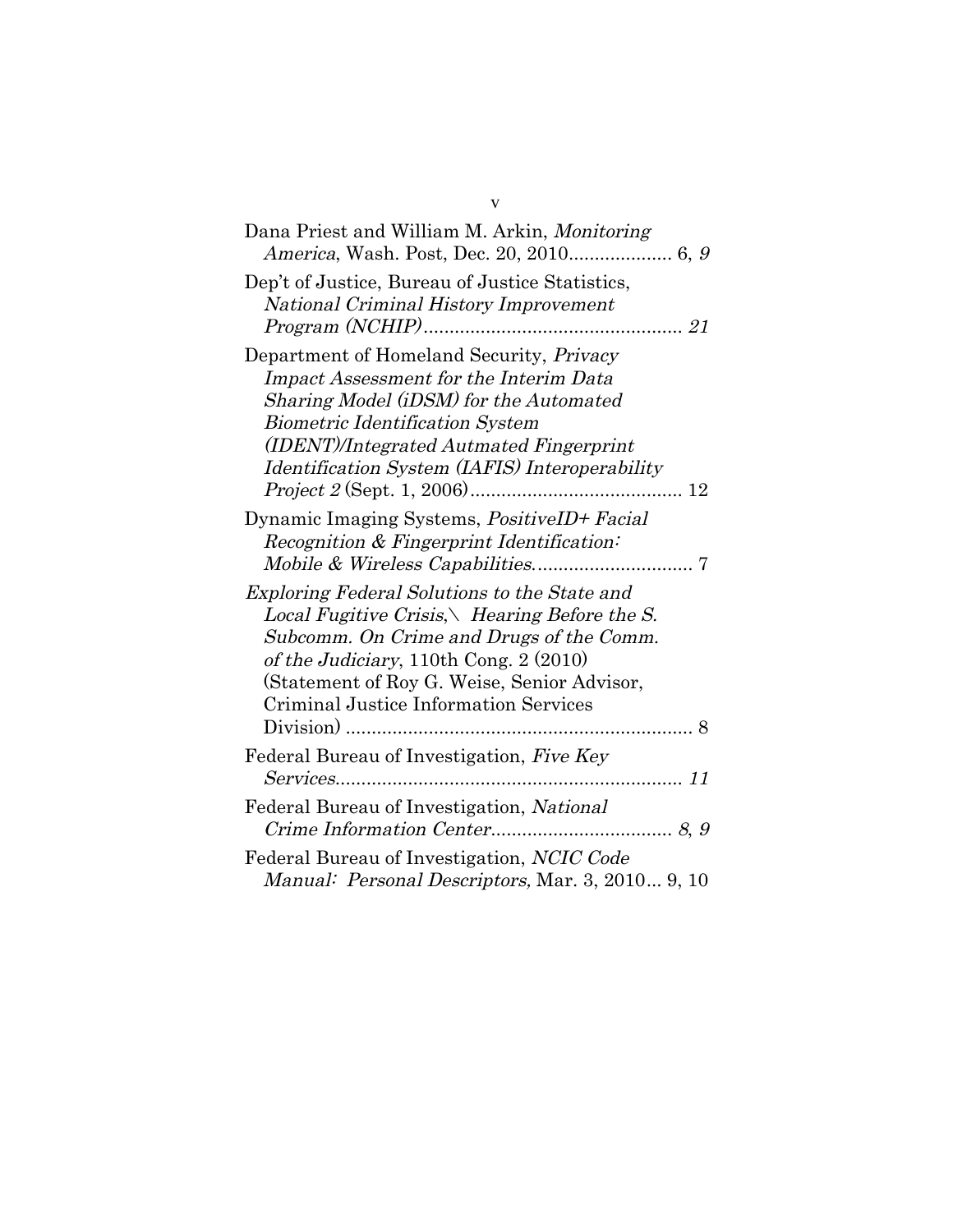| Global Justice Info. Sharing Initiative, Dep't of<br>Justice, Fusion Center Guidelines: Developing<br>and Sharing Information and Intelligence in a<br>New Era - Guidelines for Establishing and<br>Operating Fusion Centers at the Local, State,<br>and Federal Levels - Law Enforcement<br>Intelligence, Public Safety and the Private |
|------------------------------------------------------------------------------------------------------------------------------------------------------------------------------------------------------------------------------------------------------------------------------------------------------------------------------------------|
| Gov. Donald L. Carcieri, Rhode Island Executive                                                                                                                                                                                                                                                                                          |
| Gov. Lincoln Chafee, Rhode Island Executive                                                                                                                                                                                                                                                                                              |
| Gov't Accountability Office, Immigration<br>Enforcement: Weaknesses Hinder<br><b>Employment Verification and Worksite</b><br><i>Enforcement Efforts</i> , GAO-05-813 25 (Aug.<br>23                                                                                                                                                      |
| H.B. 1007, 2008 Gen. Assem., Spec. Sess. (Va.                                                                                                                                                                                                                                                                                            |
| Jane Black, Data Collectors Need Surveillance,                                                                                                                                                                                                                                                                                           |
| Kim Zetter, Bad Data Fouls Background<br>Checks, Wired News, Mar. 11, 2005 25                                                                                                                                                                                                                                                            |
| L-1 Identity Solutions, <i>IBIS Extreme: How it</i>                                                                                                                                                                                                                                                                                      |
| L-1 Identity Solutions, \L-1 Identity Solutions,                                                                                                                                                                                                                                                                                         |
| National Conference of State Legislatures DNA                                                                                                                                                                                                                                                                                            |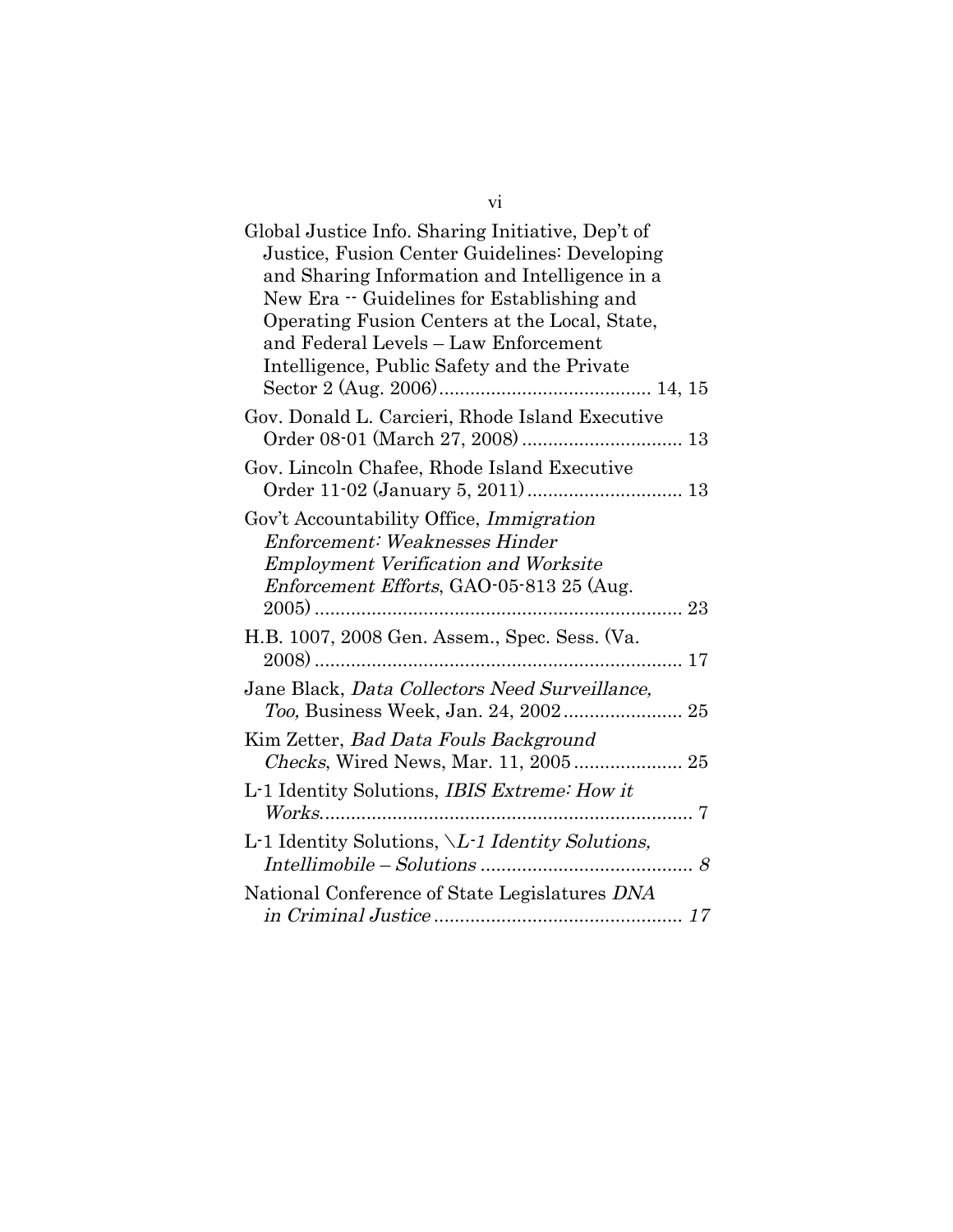| vii                                                                                                                                                                                                                                                                                                                                                                                 |
|-------------------------------------------------------------------------------------------------------------------------------------------------------------------------------------------------------------------------------------------------------------------------------------------------------------------------------------------------------------------------------------|
| Office of Inspector Gen., Dep't of Justice,<br><b>Immigration and Naturalization Service</b><br>Monitoring of Nonimmigrant Overstays, Rept.                                                                                                                                                                                                                                         |
| Office of Inspector Gen., Soc. Sec. Admin,<br>Congressional Response Report: Accuracy of<br>the Social Security Administration's<br><i>NUMIDENT File, A-08-06-26100 (Dec. 18,</i><br>$2006)$                                                                                                                                                                                        |
| Philip Marcelo, <i>Impact of Carcieri's</i><br>Immigration Order Under Scrutiny,                                                                                                                                                                                                                                                                                                    |
| Press Release, U.S. Immigration and Customs<br>Enforcement, Secure Communities Strategy<br>at Work in Fairfax County (Mar. 16, 2010) 12                                                                                                                                                                                                                                             |
| Samuel Alito, The Boundaries of Privacy in                                                                                                                                                                                                                                                                                                                                          |
| Solomon Moore, F.B.I. and States Vastly Ex,<br>pand DNA Databases, N.Y. Times, Apr. 18,                                                                                                                                                                                                                                                                                             |
| The Future of Fusion Centers: Potential<br>Promise and Dangers: Hearings Before the<br>H.Comm on Intelligence, Info. Sharing, and<br>Terrorism Risk Assessment of the H. Comm.<br>on Homeland Sec., 111th Cong. $16(2010)$<br>(statement of Robert Riegle, Director, State<br>and Local Program Office, Office of<br>Intelligence and Analysis, Dept. of Homeland<br>$\text{Sec.})$ |
| Todd Masse, Siobhan O'Neil & John Rollins,<br>Cong. Research Serv., Fusion Centers: Issues<br>and Options for Congress, RL34070 20, 19                                                                                                                                                                                                                                              |
|                                                                                                                                                                                                                                                                                                                                                                                     |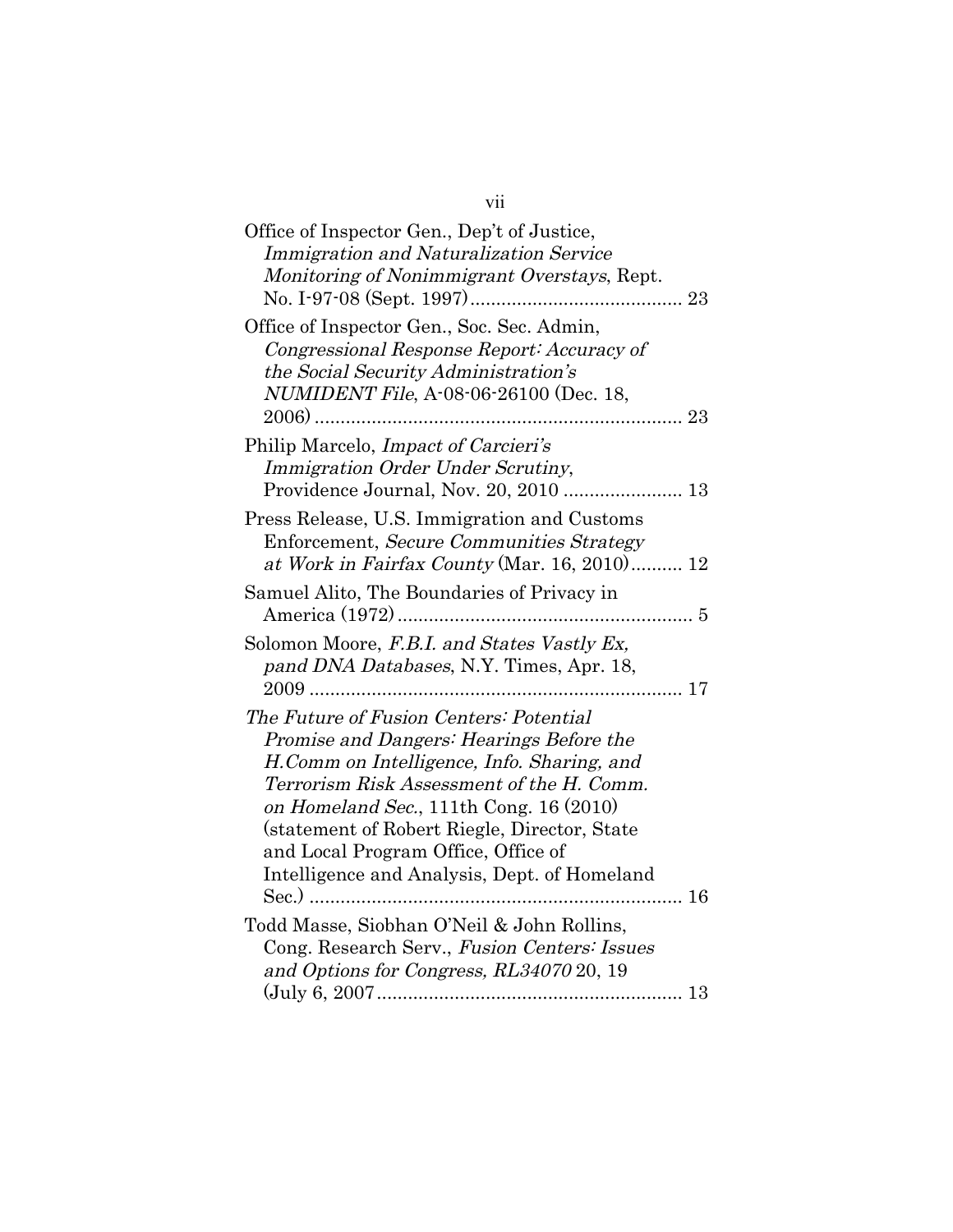#### INTEREST OF THE AMICI CURIAE1

The Electronic Privacy Information Center ("EPIC") is a public interest research center in Washington, D.C. EPIC was established in 1994 to focus public attention on emerging civil liberties issues and to protect privacy, the First Amendment, and other Constitutional values.2

EPIC has participated as amicus curiae in several cases before this Court and other courts concerning privacy issues, new technologies, and Constitutional interests. These cases include Doe v. Reed, 130 S. Ct. 2811 (2010); Quon v. City of Ontario, 130 S. Ct. 2619 (2010); Flores-Figueroa v. United States, 129 S. Ct. 1886 (2009); Herring v. United States, 129 S. Ct. 695 (2009); Crawford v. Marion County Election Board, 128 S. Ct. 1610 (2008); Hiibel v. Sixth Judicial Circuit of Nevada, 542 U.S. 177 (2004); Doe v. Chao, 540 U.S. 614 (2003); Smith v. Doe, 538 U.S. 84 (2003); Department of Justice v. City of Chicago, 537 U.S. 1229 (2003); Watchtower Bible and Tract Society of N.Y., Inc. v. Village of

<sup>&</sup>lt;sup>1</sup> Letters of consent to the filing of this brief have been lodged with the Clerk of the Court pursuant to Rule 37.3. In accordance with Rule 37.6, the undersigned states that no monetary contributions were made for the preparation or submission of this brief, and the brief was not authored, in whole or in part, by counsel for a party.

<sup>2</sup> EPIC is grateful for the work of EPIC Fellows Conor Kennedy and Nichole Rustin-Paschal, who contributed to the preparation of this brief.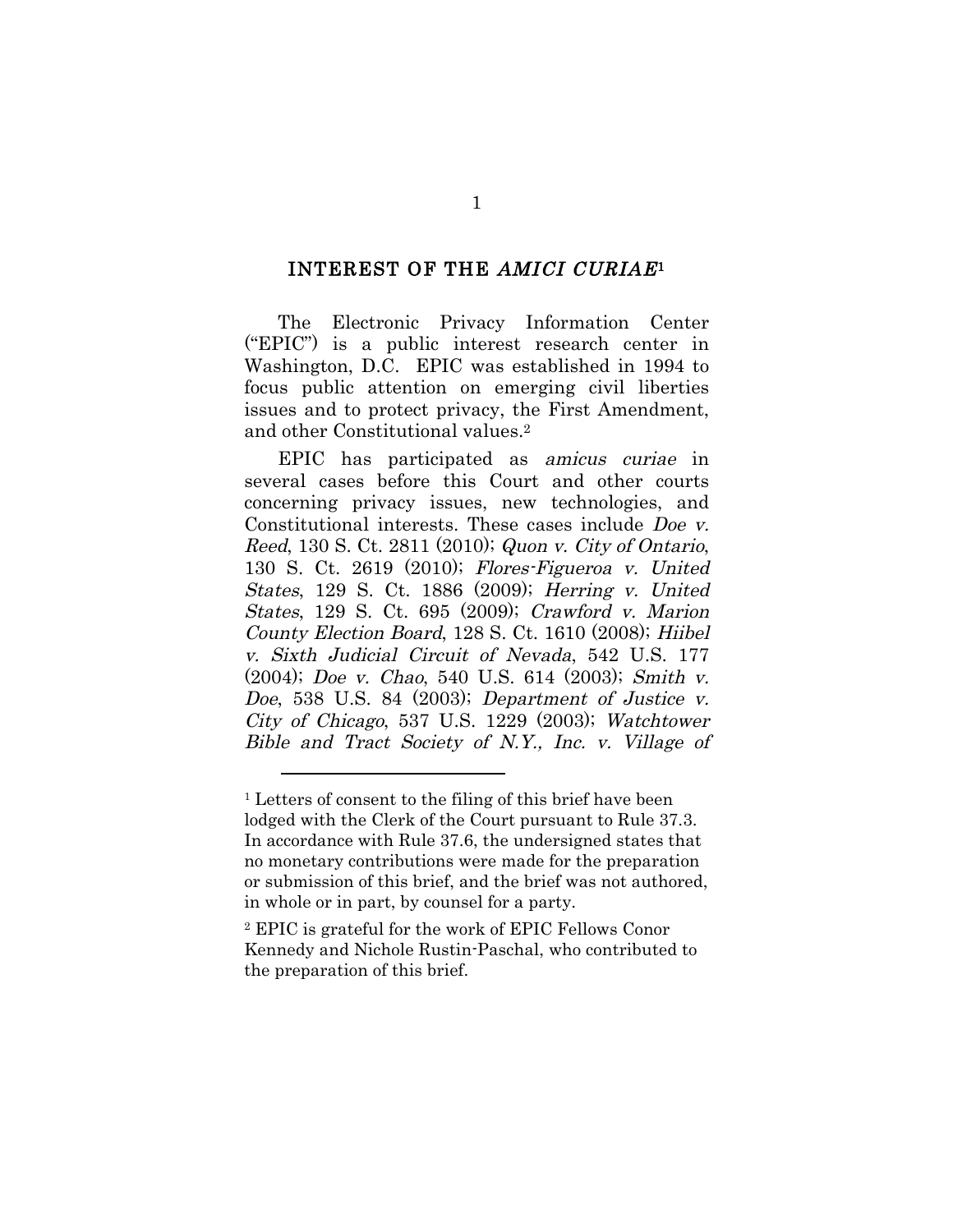Stratton, 536 U.S. 150 (2002); Reno v. Condon, 528 U.S. 141 (2000); and other federal and state cases.

EPIC has a particular interest in ensuring that individuals are able to maintain reasonable control over the disclosure of their identity, particularly when the release of this information enables access to a wide range of personal information stored across computer databases.

#### Technical Experts and Legal Scholars

- Dr. Alessandro Acquisti, Associate Professor of Information Technology and Public Policy, Carnegie Mellon University
- Steven Aftergood, Senior Research Analyst, Federation of American Scientists

James Bamford, Author and Journalist

Grayson Barber, Esq. Grayson Barber, LLC

Christine L. Borgman, Professor and Presidential Chair in Information Studies, UCLA

Dr. David Flaherty, Former Information and Privacy Commissioner, British Columbia, Canada

Deborah Hurley, Consultant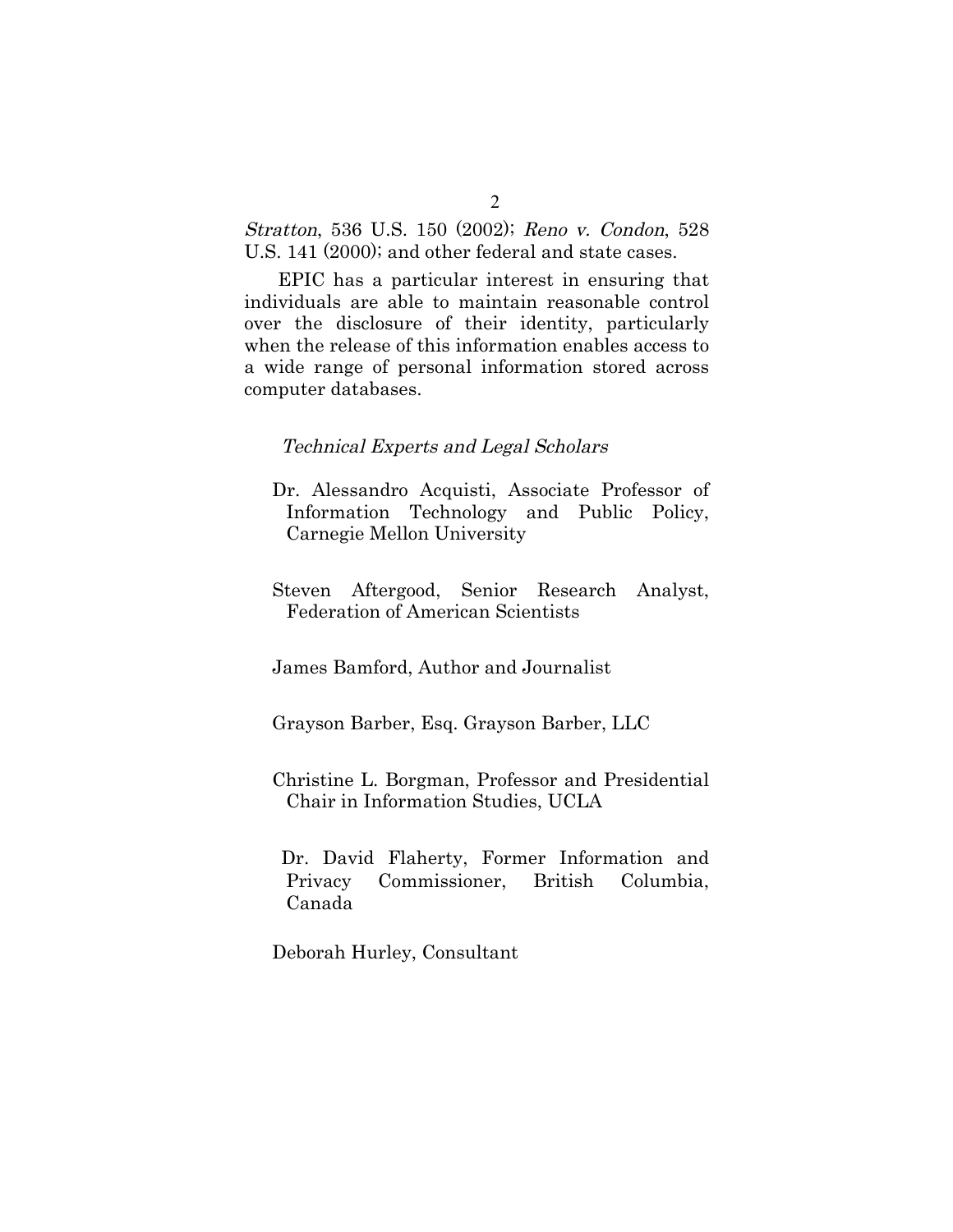Pradeep K. Khosla, Head, Department of Electrical and Computer Engineering, Carnegie Mellon University

Chris Larsen, CEO, Prosper

- Pablo Molina, CIO, AVP of IT and Adjunct Professor, Georgetown University
- Dr. Peter G. Neumann, Fellow of AAAS, ACM, IEEE, SRI International

Ray Ozzie, Chief Software Architect, Microsoft

- Deborah C. Peel, MD, Founder and Chair, Patient Privacy Rights
- Chip Pitts, Lecturer, Stanford Law School and Oxford University
- Dr. Barbara Simons, IBM Research (retired)
- (Affiliations are for identification only)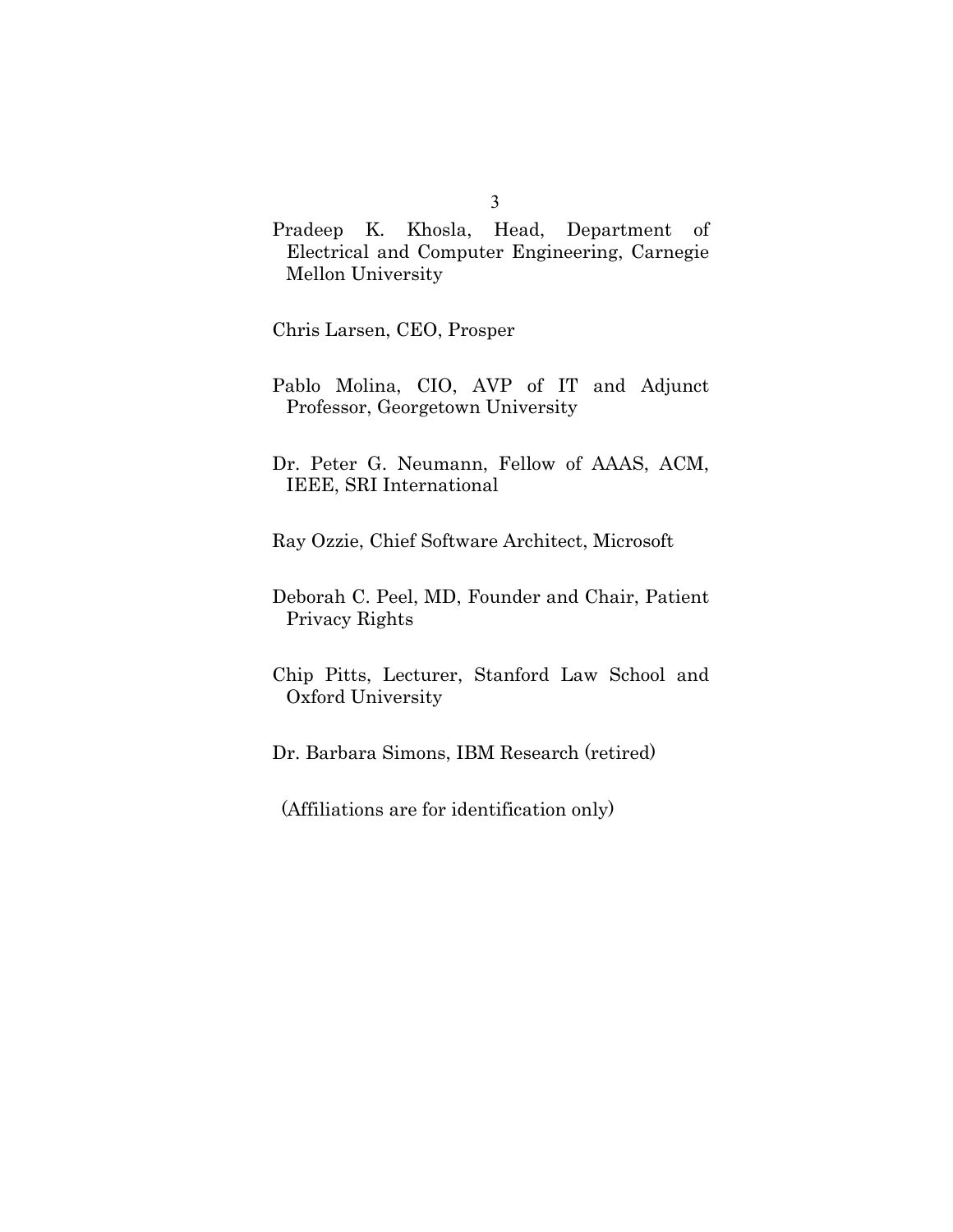#### SUMMARY OF THE ARGUMENT

In Hiibel v. Sixth Judicial District, 542 U.S. 177 (2004), this Court upheld a Nevada statute requiring individuals to state their name to a police officer because "the statute does not require a suspect to give the officer a driver's license or any other document." *Id.* at 186. This case presents the question, also in the context of a car stop with less than probable cause, whether a person should be required to present the driver's license. As the Hiibel minority noted, and the opinion for the Court did not dispute, a person's name is "the key to a broad array of information about the person, particularly in the hands of a police officer with access to a range of law enforcement databases." Id. at 196 (Stevens, J. dissenting). The risk is real that car stops will increasingly become pretextual because of the opportunity to search a government database for data unrelated to the reason that gave rise to the original stop.

Because of the circumstances of the stop in this case, the earlier decision of the Court in Hiibel, and amici's ongoing concern about the growing use of personal data by government without a clear law enforcement purpose, amici urge the Court to reverse the decision below.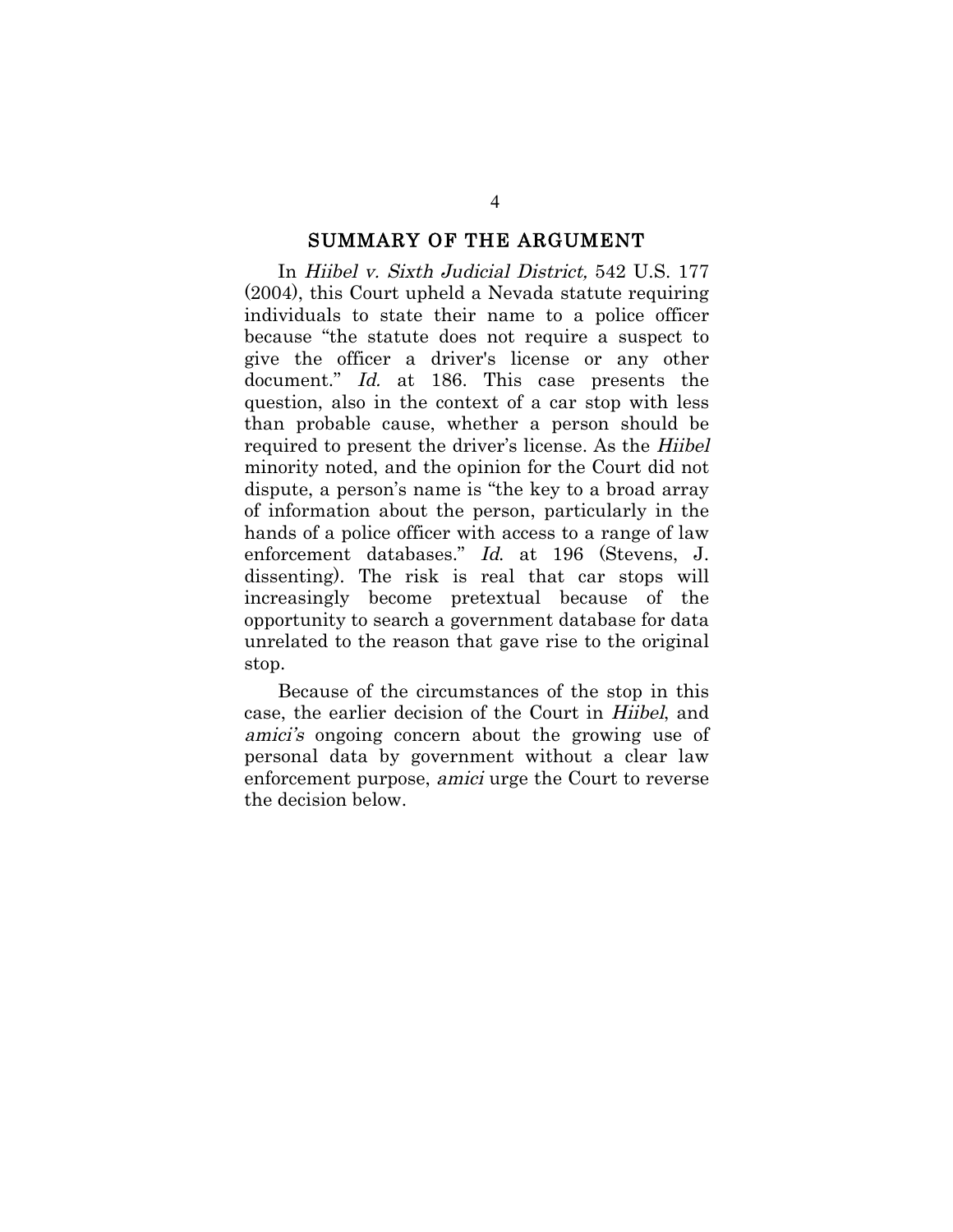### ARGUMENT

### I. A Traffic Stop Can Give Police Access to an Enormous Pool of Personal Data

Government databases give police officers access to an extraordinary range of detailed personal information. No longer does the stop of a vehicle provide access to simple information about the status of the car. Given a few minutes, police officers can search from their squad cars an increasingly sophisticated network of government data systems, and obtain personal information once scattered across municipal, state, and federal criminal databases that would never have been available in the context of a routine car stop. This capability underscores the need to safeguard drivers' privacy interests, particularly in view of the broad consensus that rapid technological change necessitates vigilant maintenance of cherished privacy safeguards. As one of the current Justices once wrote:

[W]e sense a great threat to privacy in modern America; we all believe that privacy is too often sacrificed to other values; we all believe that the threat to privacy is steadily and rapidly mounting; we all believe that action must be taken on many fronts now to preserve privacy.

Samuel Alito, The Boundaries of Privacy in America 1 (1972) ("Report of the Chairman") (on file with amici).

#### A. Mobile Data Terminals

Government contractors offer products for police officers to capture biometric data from their patrol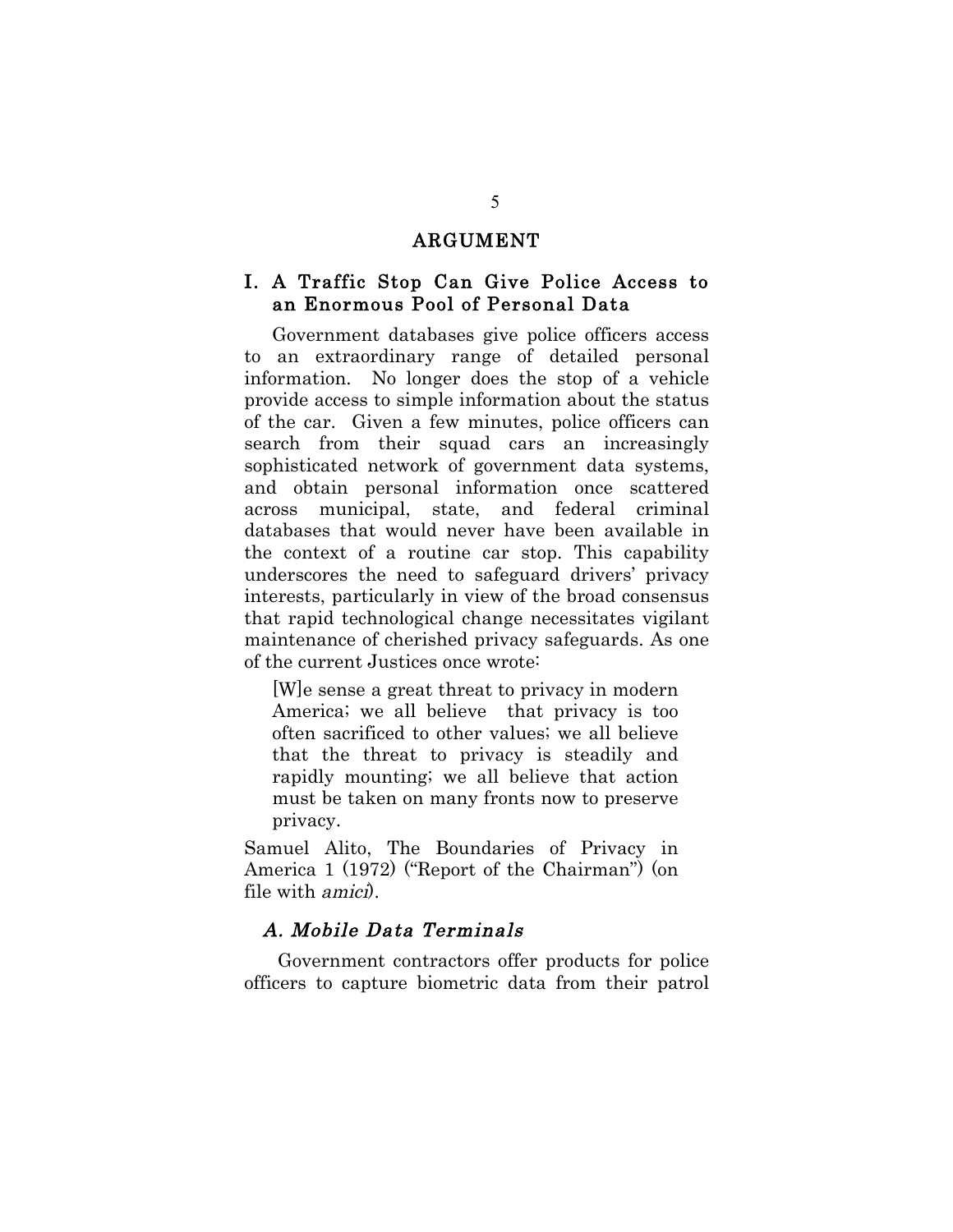cars and match it to state and federal databases. Standard products include iris scanners,<sup>3</sup> hand-held, mobile fingerprint scanners<sup>4</sup> and facial recognition cameras,<sup>5</sup> all enabling officers to record and search in near-real time. In Maricopa County, Arizona, a police unit specializing in biometric collection and "using a type of equipment prevalent in war zones, records 9,000 biometric digital mug shots a month." Dana Priest and William M. Arkin, Monitoring America, Wash. Post, Dec. 20, 2010, at  $2^6$  These same devices are interoperable with both state and national criminal databases. See, e.g.,  $L-1$  Identity

 $\overline{a}$ 

<sup>4</sup> See e.g., "IBIS Extreme," L-1 Identity Solutions, http://www.l1id.com/pages/536-ibis-extreme; Press Release, Datastrip, "Fairfax County Police Deploys Datastrip DSV2+TURBO Devices to Enhance Identification Accuracy in the Field," (Feb. 5, 2008) http://www.datastrip.com/press/Police\_Deploys\_Datastrip. html; "Positiveid+," Dynamic Imaging, http://www.dynamicimaging.com/positiveid/.

<sup>5</sup> See e,g, "FaceIt Argus" L-1 Identity Solutions, http://www.l1id.com/pages/71-facial-screening; Press Release, Datastrip, "Datastrip Adds Camera to DSVII Mobile Biometric ID Readers" (Sept. 25, 2006), http://www.datastrip.com/press/09.25.06%20Digital%20Sti ll%20Camera.html; "Positiveid+," Dynamic Imaging, http://www.dynamicimaging.com/positiveid/.

<sup>6</sup> Available at http://projects.washingtonpost.com/topsecret-america/articles/monitoring-america/2/.

<sup>3</sup> See "Hiide Series 4," L-1 Solutions, http://www.l1id.com/pages/47-hiide-?rev=true.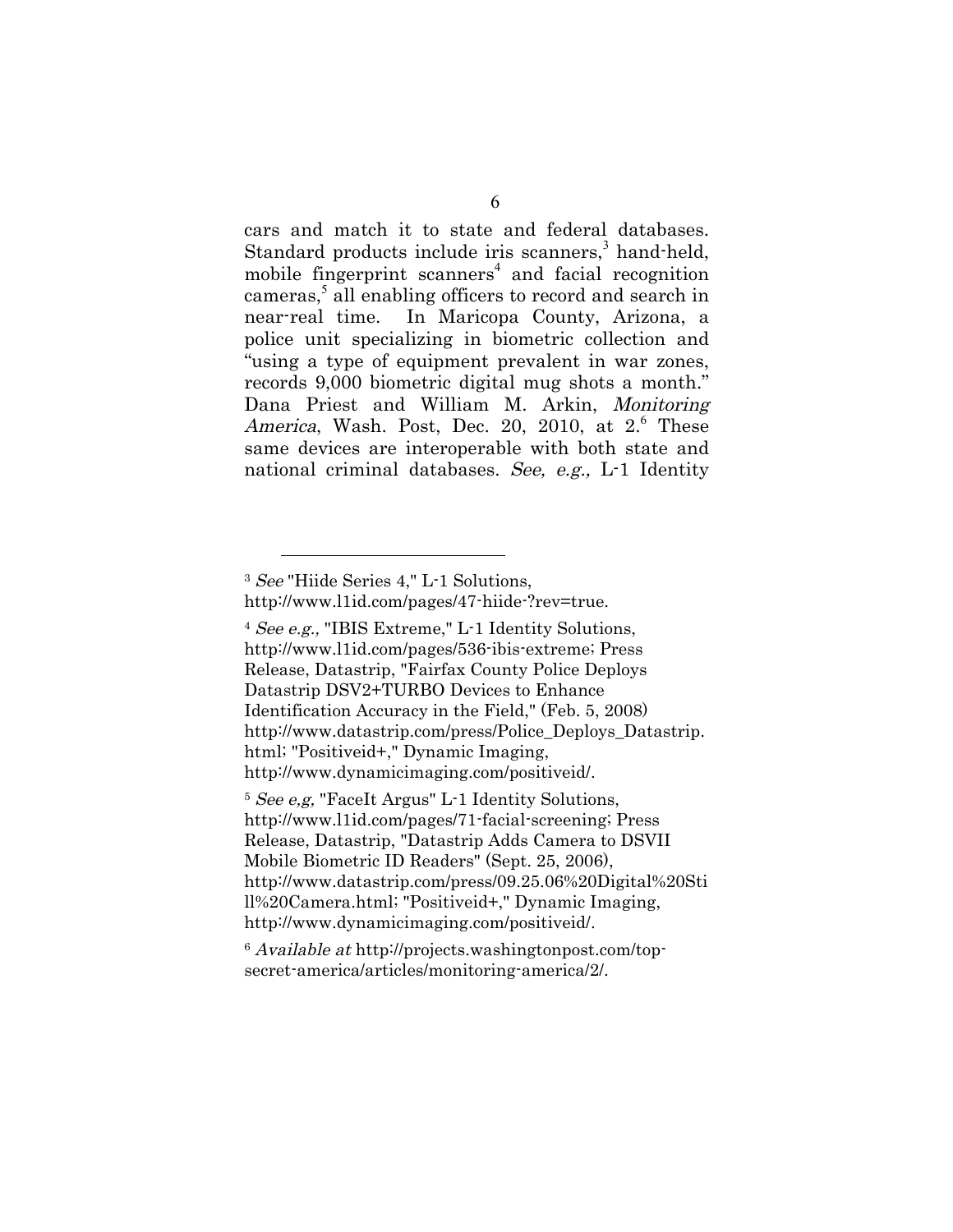Solutions, *IBIS Extreme: How it Works.*<sup>7</sup> In such circumstances, the car stop provides an opportunity to gather further personal data about an individual regardless of whether any crime has occurred.

Officers can run fingerprint searches directly from their patrol car laptops and handhelds and conduct facial recognition searches with Blackberry, Android, or iPhone cellular phones. See, e.g., Dynamic Imaging Systems, PositiveID+ Facial Recognition & Fingerprint Identification: Mobile & Wireless Capabilities. $\delta$  Camera phones can be used to capture a subject's image and submit it to a matching server. Id. Within moments, personal data purportedly related to the individual is sent back on to the same device for retrieval and review. Id.

### B. The National Crime Information Center

One of the largest repositories of personal information retrieved through mobile data terminals is the National Crime Information Center ("NCIC"). The NCIC is a searchable index of digital profiles. The FBI began the NCIC over fifty years ago to centralize the submission and retrieval of state criminal history records, or "rap sheets." See Exploring Federal Solutions to the State and Local Fugitive Crisis, Hearing Before the S. Subcomm. On Crime and Drugs of the Comm. of the Judiciary, 110th Cong. 2 (2010) (Statement of Roy G. Weise, Senior Advisor, Criminal Justice Information

<sup>7</sup> http://www.l1id.com/pages/533-ibis-extreme-how-itworks?rev=true.

<sup>8</sup> http://www.dynamicimaging.com/positiveid/featuresbenefits.aspx#mobile.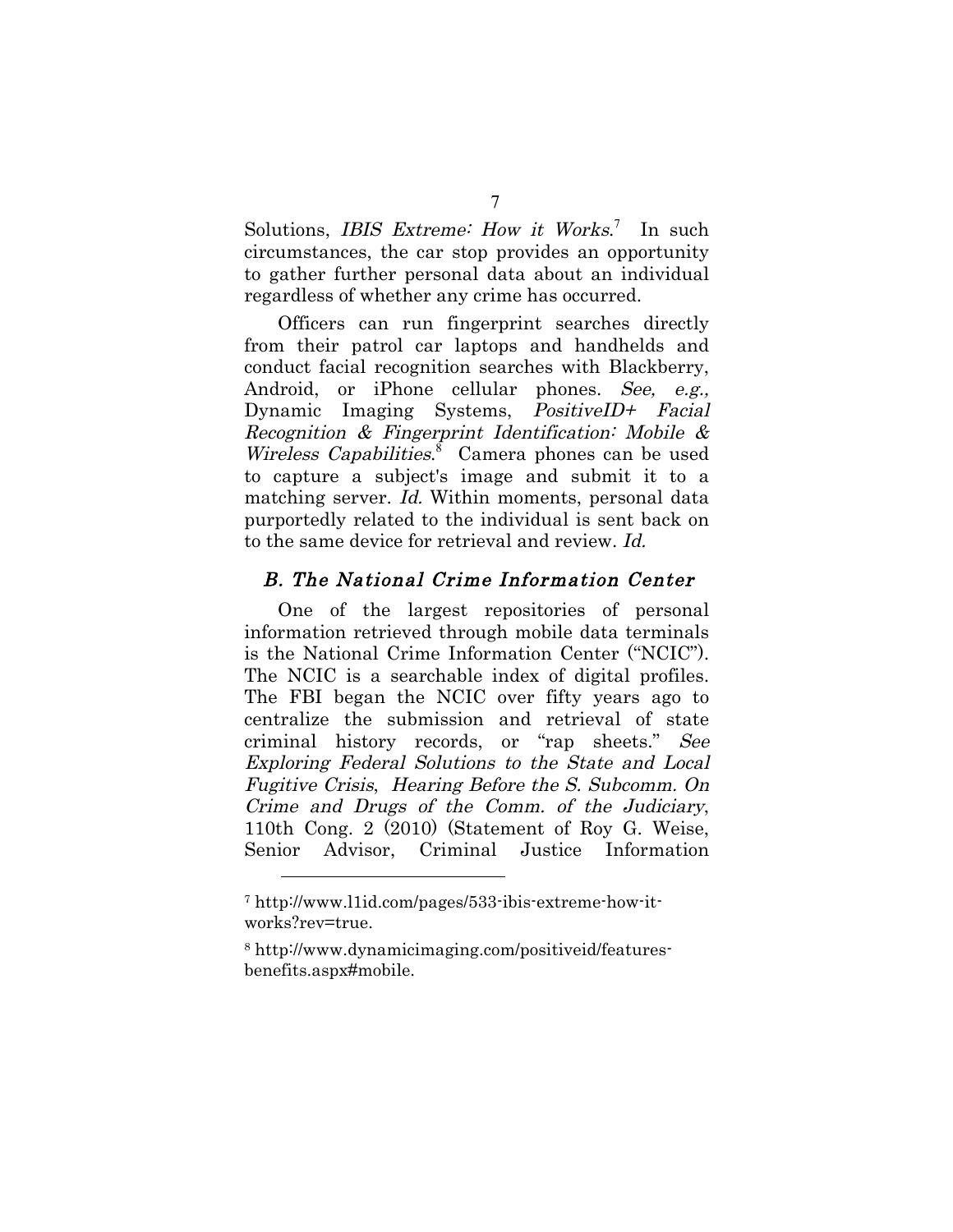Services Division).<sup>9</sup> Since then, Congress expanded the system to include many new categories of sensitive data, including records of protection orders, missing or unidentified persons, and immigration violations. States, cities, tribal agencies, sentencing commissions, penal institutions, railroad police departments, and private university police departments can now access the NCIC database. 28 U.S.C. § 534.

The NCIC operates over a private, national telecommunications network connecting squad cars across the country with state-based operators who have direct access to the NCIC index. Federal Bureau of Investigation, National Crime Information Center.<sup>10</sup> L-1's IntelliMobile "gives officers the ability" to wirelessly access data and query the National Crime Information Center as well as local and state records simultaneously in real-time without having to radio dispatch." L-1 Identity Solutions, L-1 Identity Solutions, Intellimobile - Solutions.<sup>11</sup> The NCIC profiles accumulate more personal data as federal, state, and local law enforcement agencies voluntarily gather and submit personal information from convicted individuals, criminal suspects, and other persons of interest. See id. The NCIC is accessed up to 7.5 million times a day. Id.

Police across the country use NCIC profiles to track a large and diverse set of attributes. In Tennessee, Memphis city police officers "can use a

%20Weise%20Testimony.pdf.

<sup>9</sup> Available at http://judiciary.senate.gov/pdf/11910

<sup>10</sup> http://www.fbi.gov/about-us/cjis/ncic/ncic.

<sup>11</sup> http://www.l1id.com/pages/425-intellimobile.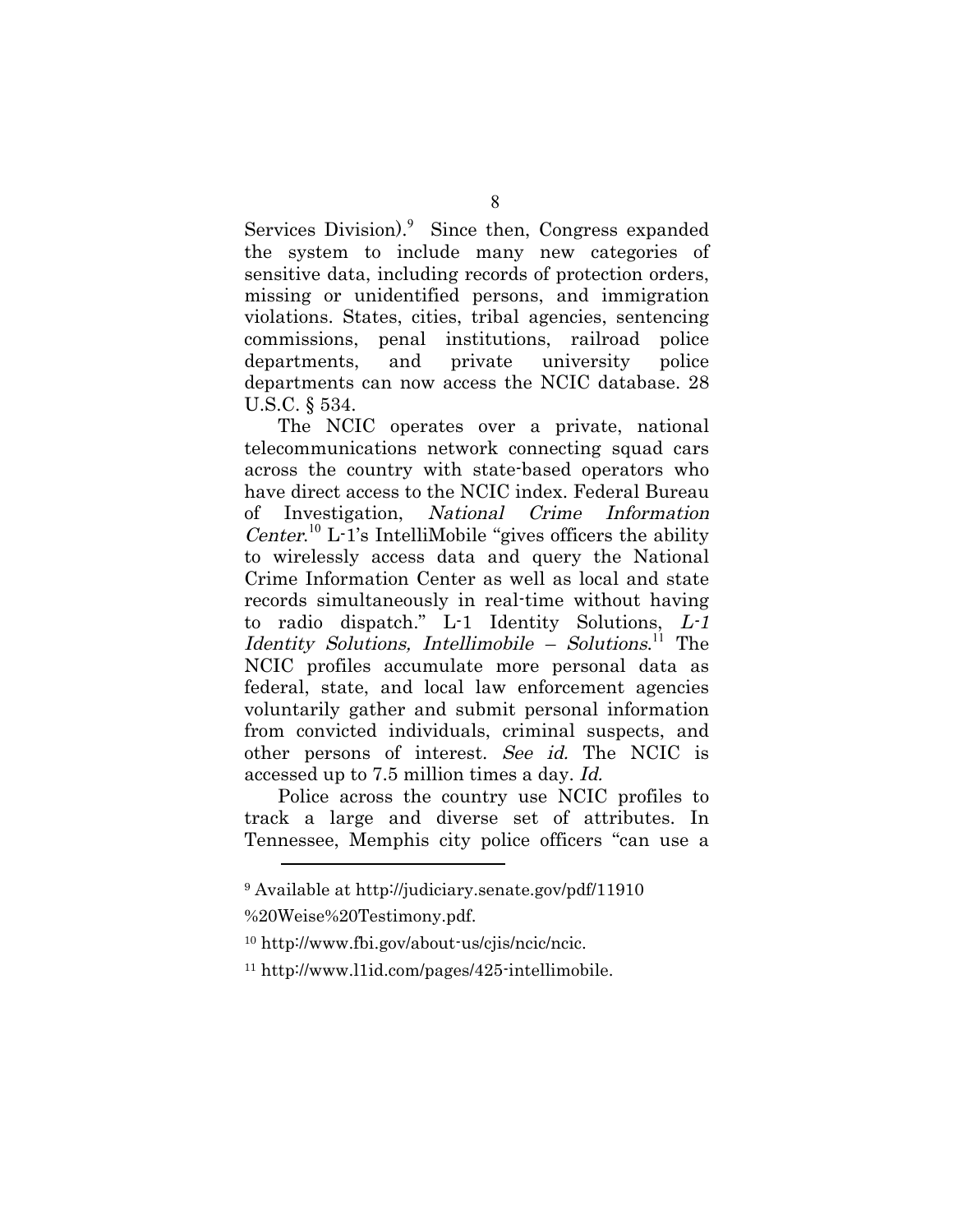hand-held device to instantly call up a mug shot, a Social Security number, the status of the driver's license and any outstanding warrants," and an in-car laptop to learn "more about who owns the vehicle, the owner's name and address and criminal history, and who else with a criminal history might live at the same address." Dana Priest and William M. Arkin, Monitoring America, Wash. Post, Dec. 20, 2010, at 2.12 NCIC profiles detail a subject's supervised release from prison, potential violations of immigration law, and status as a foreign fugitive, sex offender, wanted person, suspected terrorist, or gang member. Federal Bureau of Investigation, National Crime Information Center.<sup>13</sup> Court protection orders and Secret Service protective orders are recorded on NCIC profiles, in addition to registered instances of identity theft and missing or unidentified persons. Id.

The NCIC profiles consist of "fields" and "codes." See generally, Federal Bureau of Investigation, NCIC Code Manual: Personal Descriptors, Mar. 3, 2010 (available through the Oregon State Police Law Enforcement Data System website). <sup>14</sup> Each "field" is a space on an NCIC profile allocated for a particular item of personal information. See id. A "code" is an item of personal information corresponding to a field. See id. The NCIC provides a field for "Sex," which enables officers to enter the code "F" to signify that the subject of a profile is female. Id. at 7. When an

<sup>12</sup> http://projects.washingtonpost.com/top-secret-america/ articles/monitoring-america/2/.

<sup>13</sup> http://www.FBI.gov

<sup>14</sup> http://www.oregon.gov/OSP/CJIS/NCIC.shtml.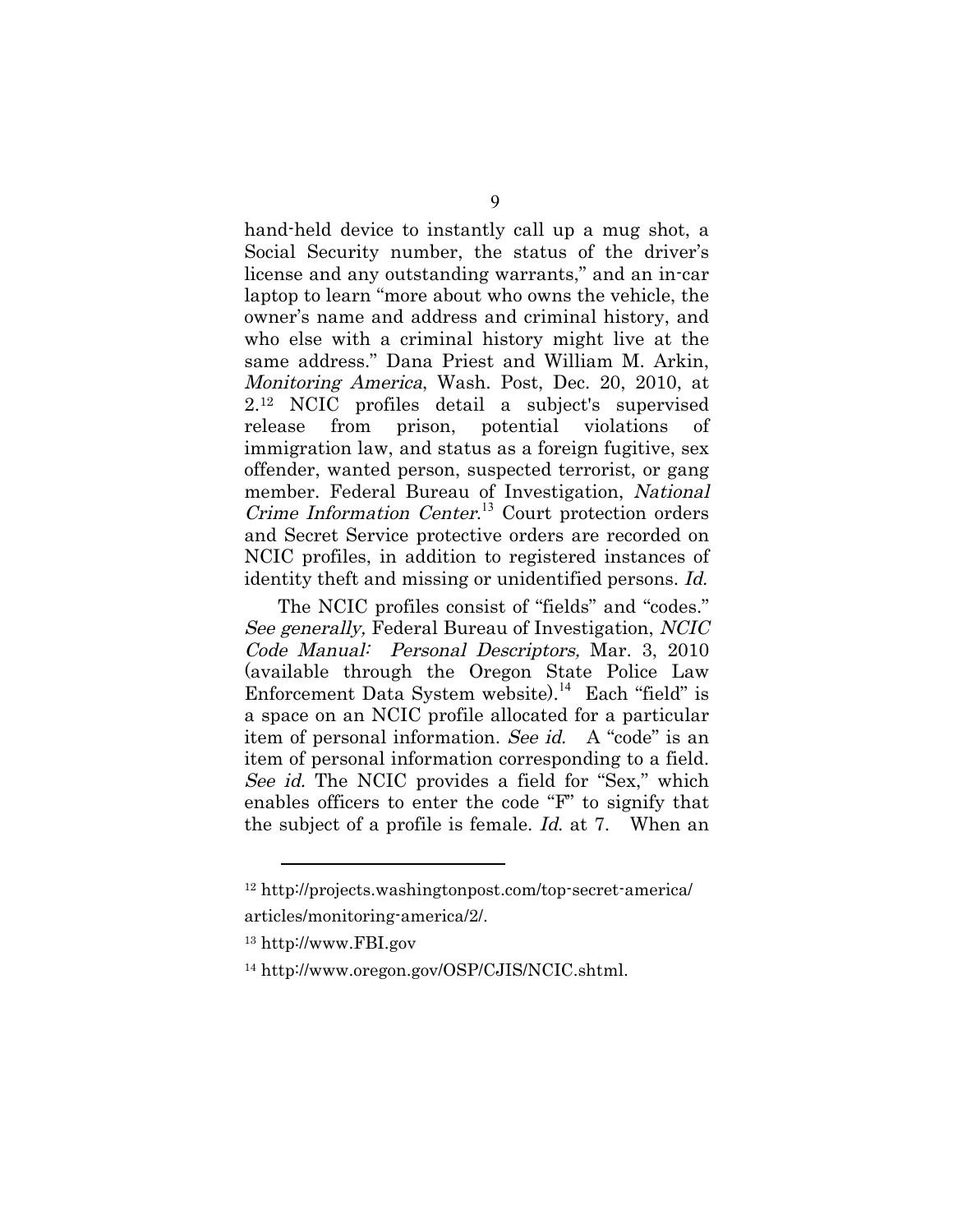officer submits an "F" in the "Sex" field of an individual's NCIC profile, every other agency who accesses that profile will know that the individual has been identified as female. There are thirty-four "personal descriptor" fields on NCIC profiles; each contains personal data about individuals. Id. at 2-4 ("Table of Contents"). Another field, "Offender Status," enables NCIC users to submit profile information pertaining to the subject's whereabouts (e.g., code "C4" signifies that the subject is "transient or homeless" and code "AY" signifies that the subject is known to be out of the country). Id. at 64-70.

The personal information transmitted by the NCIC is particularly invasive. Codes corresponding to the "SMT" field ("Scars, Marks, and Tattoos") provide submitters with abbreviated codes signaling that a subject has extra body parts (e.g., "EXTR BRST," "EXTR NIP"), missing body parts ("MISS BRSTS," "MISS PENIS," "MISS UTRUS"), implants ("ART BRSTS," "IMPL PENIS"), eating disorders ("MC EATDIS"), drug addictions ("DA GLUE"), past pregnancies ("MC PASTPRE"), and pierced body parts ("PRCD GNTLS"), among other sensitive attributes, such as non-abusive use of antidepressants ("TD ADEPRES"). Id. at 17-40.

This is a vast array of personal data, available to a police officer in a patrol car, unrelated to motor vehicle safety or the enforcement of traffic laws.

### C. The Integrated Automated Fingerprint Identification System

Another sizeable pool of retrievable sensitive data comes from the Integrated Automated Fingerprint Identification System ("IAFIS"): the largest biometric database in the world. Federal Bureau of Investigation, Integrated Automated Fingerprint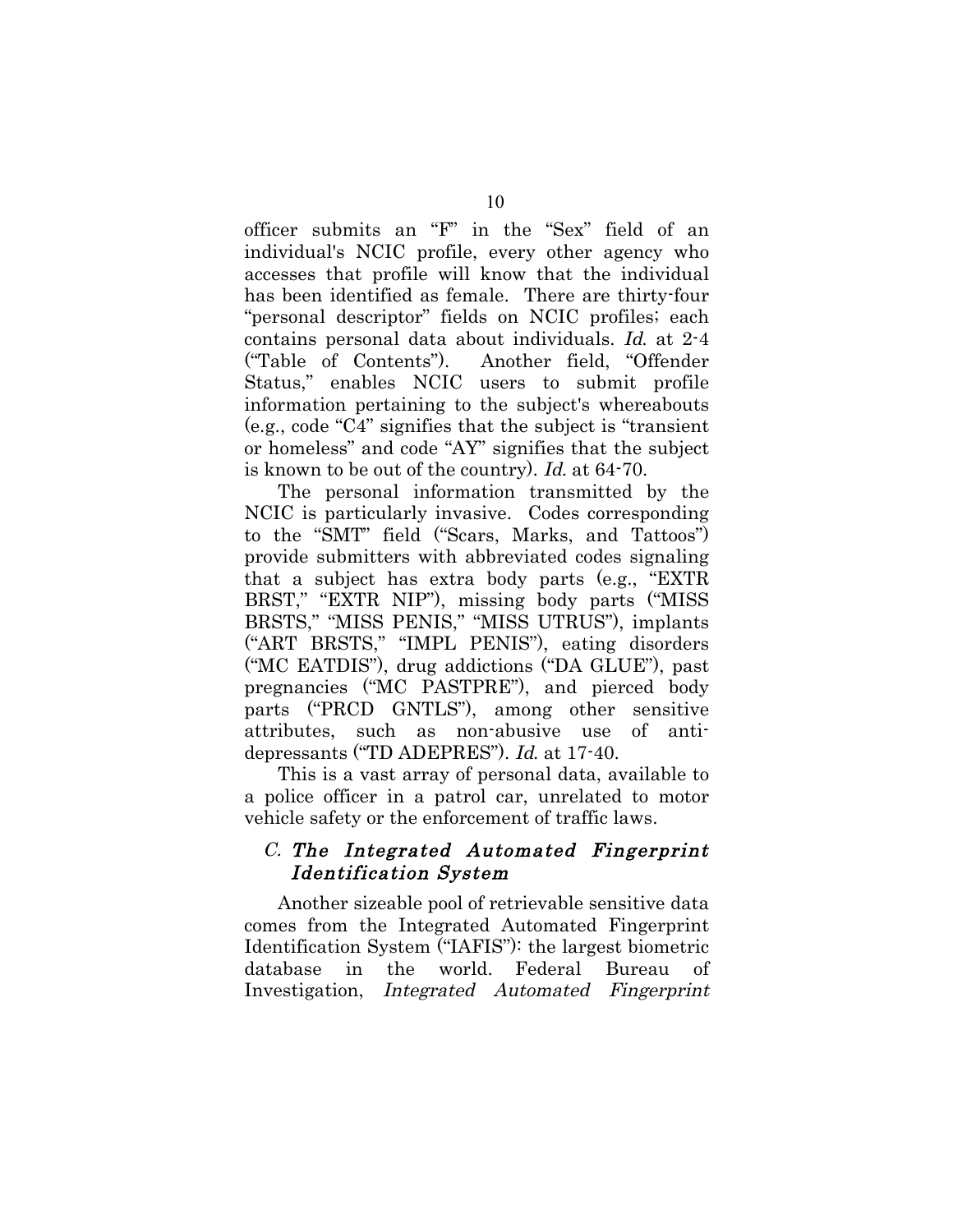Identification System.15 The IAFIS contains fingerprints from 66 million convicted and suspected criminals and 25 million "civil prints." Id. The FBI launched IAFIS in 1999, digitizing and streamlining the national repository of paper-based fingerprints it had maintained since 1924. Id. Fingerprint records in the IAFIS are accessible through the Interstate Identification Index ("III"), which police can access through the same network as the NCIC. Federal Bureau of Investigation, Five Key Services.<sup>16</sup>

In the wake of a decade of intelligence sharing initiatives, the IAFIS system is being formatted to accept fingerprint and digital photographs collected by Immigration and Customs Enforcement ("ICE")<sup>17</sup> and the Department of Homeland Security ("DHS")<sup>18</sup>, enabling fingerprints submitted through one system

 $\overline{a}$ 

.

us/cjis/fingerprints\_biometrics/iafis/iafis.

17 ICE manages the United States Visitor and Immigration Status Indicator Technology ("US-VISIT").

<sup>15</sup>http://www.fbi.gov/about-

<sup>16</sup> http://www.fbi.gov/about-

us/cjis/fingerprints\_biometrics/iafis/iafis\_services; "National Crime Information Center," Mass.gov, http://www.mass.gov/?pageID=eopsterminal&L=3&L0=Ho me&L1=Law+Enforcement+%26+Criminal+Justice&L2=C riminal+Justice+Information+Services+%28CJIS%29&sid =Eeops&b=terminalcontent&f=chsb\_cjis\_ncic&csid=Eeops

<sup>18</sup> DHS manages the Automated Biometric Identification System ("IDENT").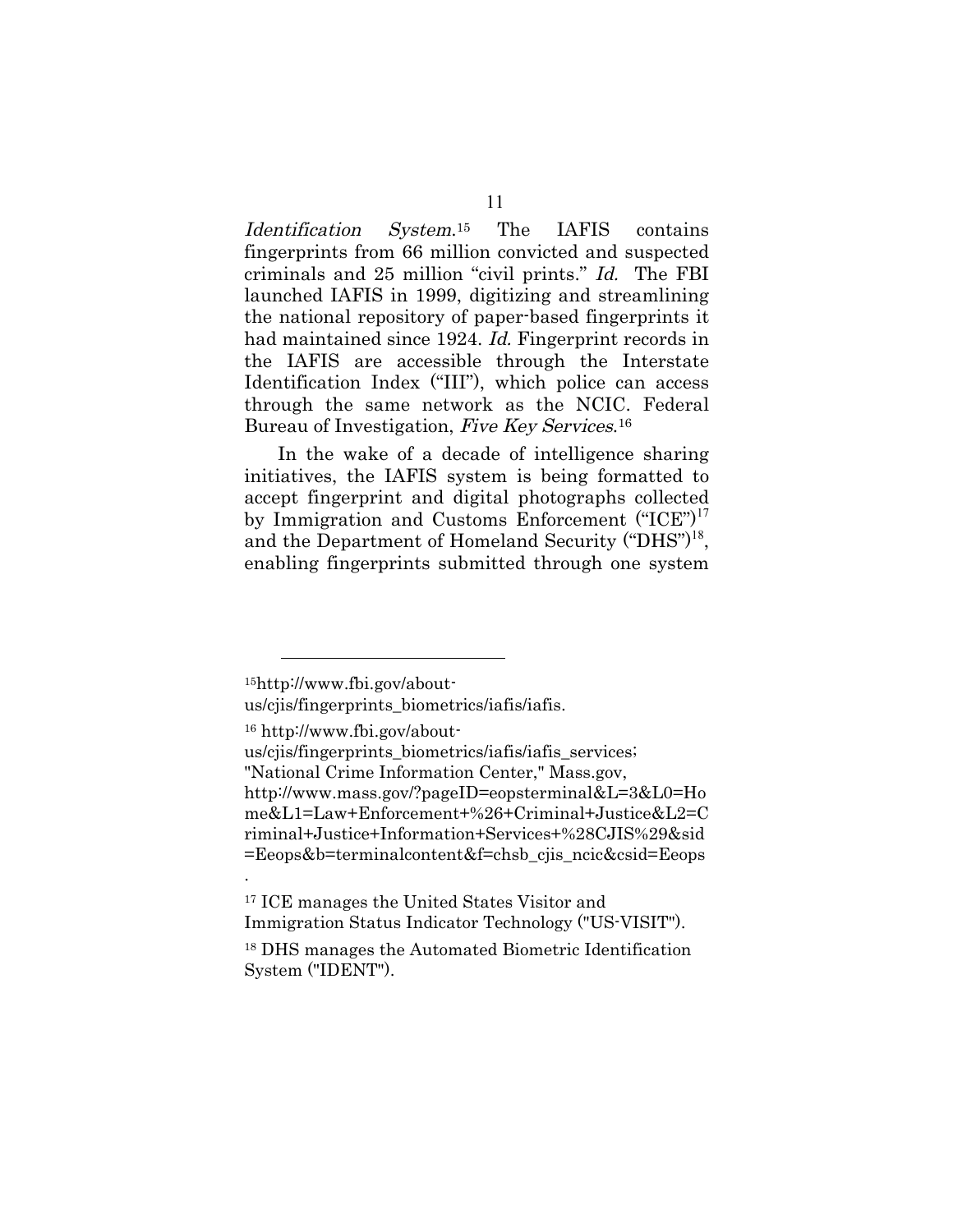to be checked against the others by default.19 ICE plans to achieve full interoperability by 2013.20

As a consequence, police car stops will combine the identification techniques of biometrics with search across a wide range of government databases that contain individuals' personal, sensitive information.

#### D. E-Verify

 $\overline{a}$ 

The E-Verify program is a federal employment eligibility verification system ("EEVS") operated by the Department of Homeland Security ("DHS"). DHS, "E-Verify."21 E-Verify is an Internet-based system that allows employers and others to submit an individual's personal information and receive a response stating the DHS's opinion concerning the individuals' citizenship status. Id. Experts and government reports have identified widespread inaccuracies in the E-Verify database.<sup>22</sup> The DHS

22 Section II infra.

<sup>19</sup> Department of Homeland Security, Privacy Impact Assessment for the Interim Data Sharing Model (iDSM) for the Automated Biometric Identification System (IDENT)/Integrated Autmated Fingerprint Identification System (IAFIS) Interoperability Project 2 (Sept. 1, 2006), http://www.dhs.gov/xlibrary/assets/privacy/privacy\_pia\_us visit\_idsm.pdf; Press Release, U.S. Immigration and Customs Enforcement, Secure Communities Strategy at Work in Fairfax County (Mar. 16, 2010), http://www.ice.gov/news/releases/1003/100316fairfax.htm.

<sup>20</sup> Id.

<sup>21</sup>http://www.dhs.gov/files/programs/gc\_1185221678150.sh tm.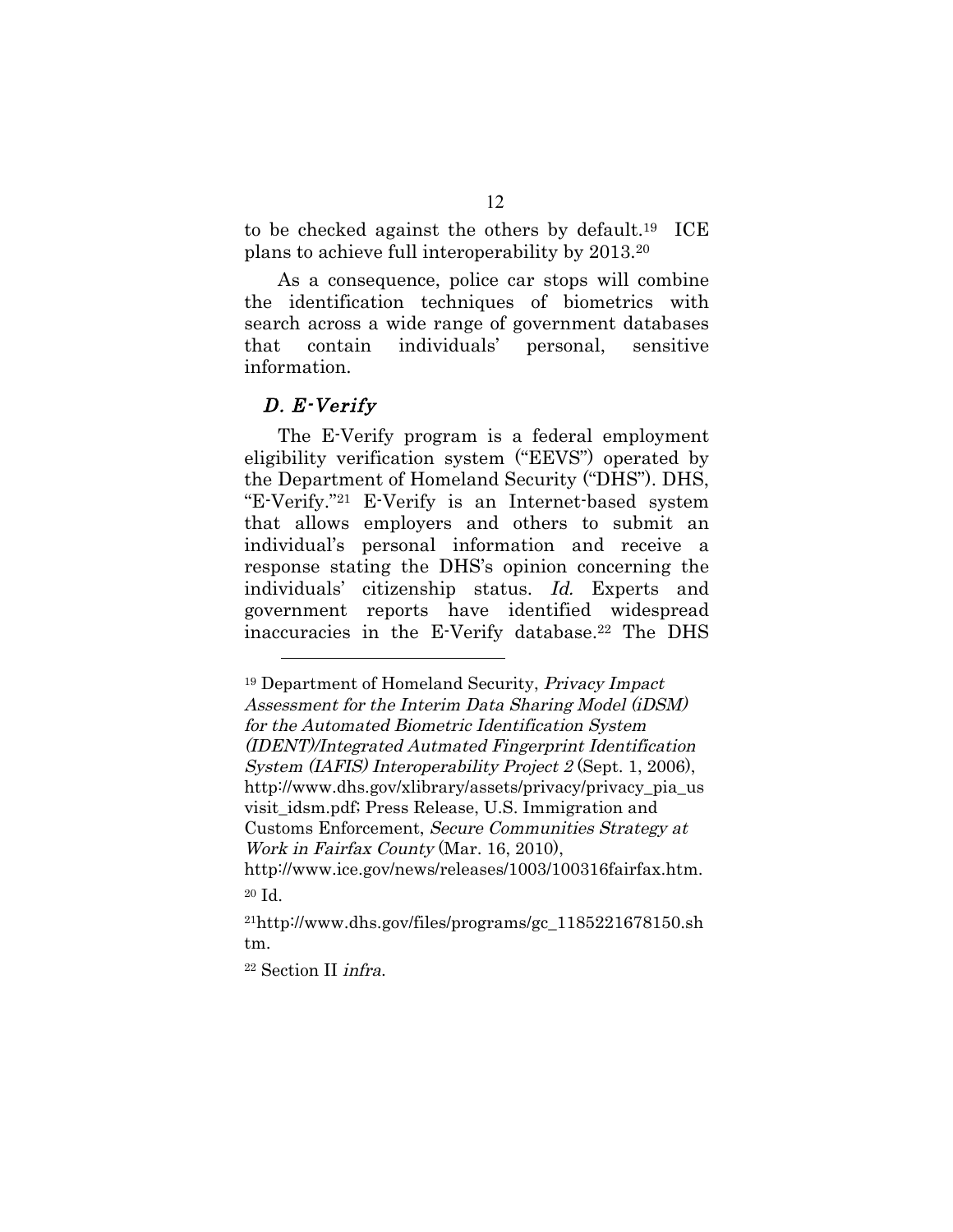permits law enforcement agencies to access E-Verify data.23 Police have arrested individuals based on E-Verify database queries.24 In 2008, the state of Rhode Island mandated the use of E-Verify and directed State police officers to use the system as a basis for law enforcement initiatives.<sup>25</sup>

#### E. Fusion Centers

 $\overline{a}$ 

States are implementing programs that provide patrol cars with access to "fusion center" databases. G.W. Schultz, Maryland to Store License-Plate Scanner Data at Intel Fusion Center.<sup>26</sup> Fusion centers began as the outgrowth of state-based intelligence analysis units, analyzing numerous streams of data from a variety of state-based sources. Todd Masse, Siobhan O'Neil & John Rollins, Cong. Research Serv., Fusion Centers: Issues and Options for Congress, RL34070 20, 19 (July 6, 2007). Starting

<sup>&</sup>lt;sup>23</sup> Department of Homeland Security, Privacy Impact Assessment for the E-Verify Program at 34, May 4, 2010, www.dhs.gov/xlibrary/assets/privacy/privacy\_pia\_uscis\_ev erify.pdf; see also 8 U.S.C. § 1357(g) (authorizing access to facilitate "performance of immigration officer functions by State officers and employees.").

 $24$  Philip Marcelo, Impact of Carcieri's Immigration Order Under Scrutiny, Providence Journal, Nov. 20, 2010.

<sup>25</sup> Gov. Donald L. Carcieri, Rhode Island Executive Order 08-01 (March 27, 2008); but see Gov. Lincoln Chafee, Rhode Island Executive Order 11-02 (January 5, 2011) (repealing E-Verify mandate).

<sup>&</sup>lt;sup>26</sup>http://www.centerforinvestigativereporting.org/blogpost/ 20100809marylandtostorelicenseplatescannerdataatintelf usioncenter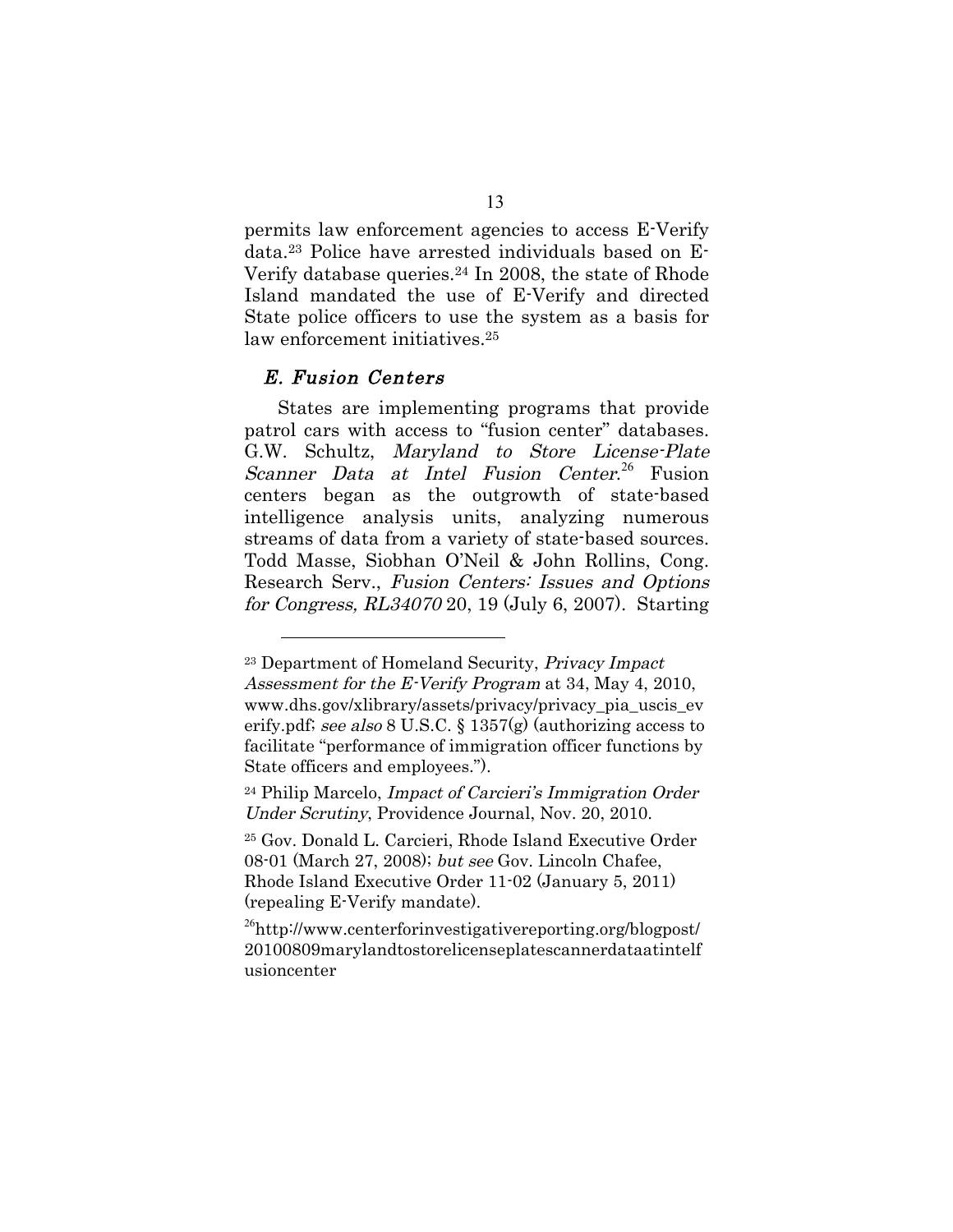in 2006, Federal Fusion Center Guidelines recommended that state fusion centers collect a wide stream of data, including substantial amounts of personal information concerning individuals who are not suspected of any crime. The guidelines direct fusion center to collect data regarding:

Agriculture, Food, Water and the Environment, Banking and Finance, Chemical Industry and Hazardous Materials, Criminal Justice, Retail, Real Estate, Education, Emergency Services (Non-Law Enforcement), Energy, Government, Health and Public Health Services, Hospitality and Lodging, Information & Telecommunications, Military Facilities and Defense Industrial Base, Postal and Shipping, Private Security, Public Works, Social Services, [and] Transportation.

Global Justice Info. Sharing Initiative, Dep't of Justice, Fusion Center Guidelines: Developing and Sharing Information and Intelligence in a New Era -- Guidelines for Establishing and Operating Fusion Centers at the Local, State, and Federal Levels – Law Enforcement Intelligence, Public Safety and the Private Sector 2 (Aug. 2006). The Department of Justice recommends that state fusion centers capture personal data about individuals by accessing a variety of government and commercial systems, such as:

- Driver's license,
- Motor vehicle registration,
- Location information (411, addresses, and phone numbers),
- Law enforcement databases,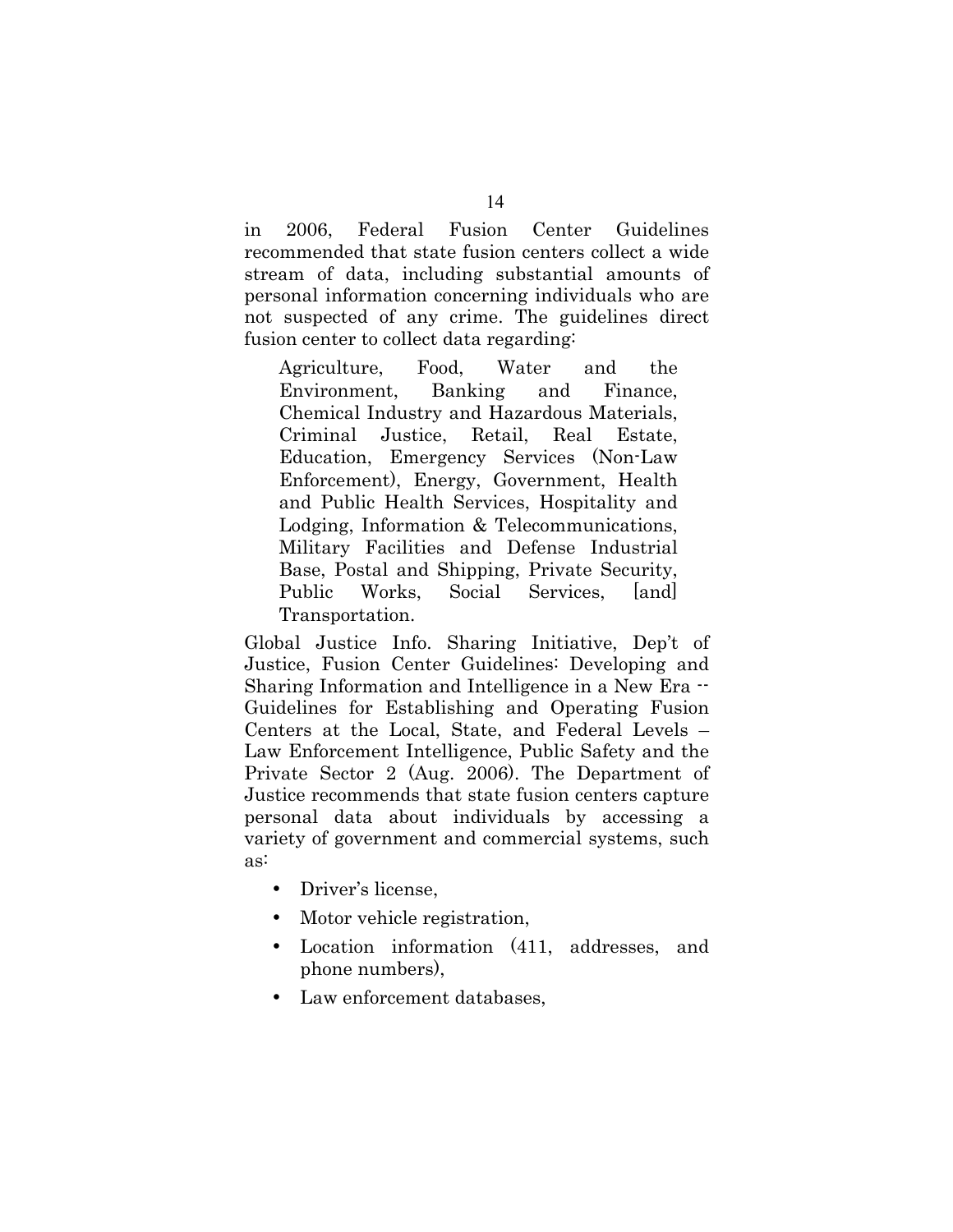- National Crime Information Center (NCIC),
- NLETS -- The International Justice and Public Safety Information Sharing Network,
- the Terrorist Screening Center (TSC),
- Criminal justice agencies,
- Public and private sources (Security Industry databases, Identity Theft databases, Gaming Industry databases),
- Regional Information Sharing Systems
- (RISS)/Law Enforcement Online (LEO)
- U.S. Department of Homeland Security's (DHS) Homeland Security Information Network (HSIN), including the United States Private-Public Partnership (USP3) – formerly HSINCI.
- Organizational and association resources
- InfraGard, The Infrastructure Security Partnership,
- Sex offender registries,
- Violent Criminal Apprehension Program (VICAP),
- Health- and Public Health-Related Databases (Public Health Information Network, Health Alert Network).

Id. at 33-34. The Department of Homeland Security assists states in retrieving this information by identifying "key players" and intelligence requirements, facilitating information dissemination between different government agencies, and "provid[ing] security clearances to appropriate members of private sector leadership." The Future of Fusion Centers: Potential Promise and Dangers: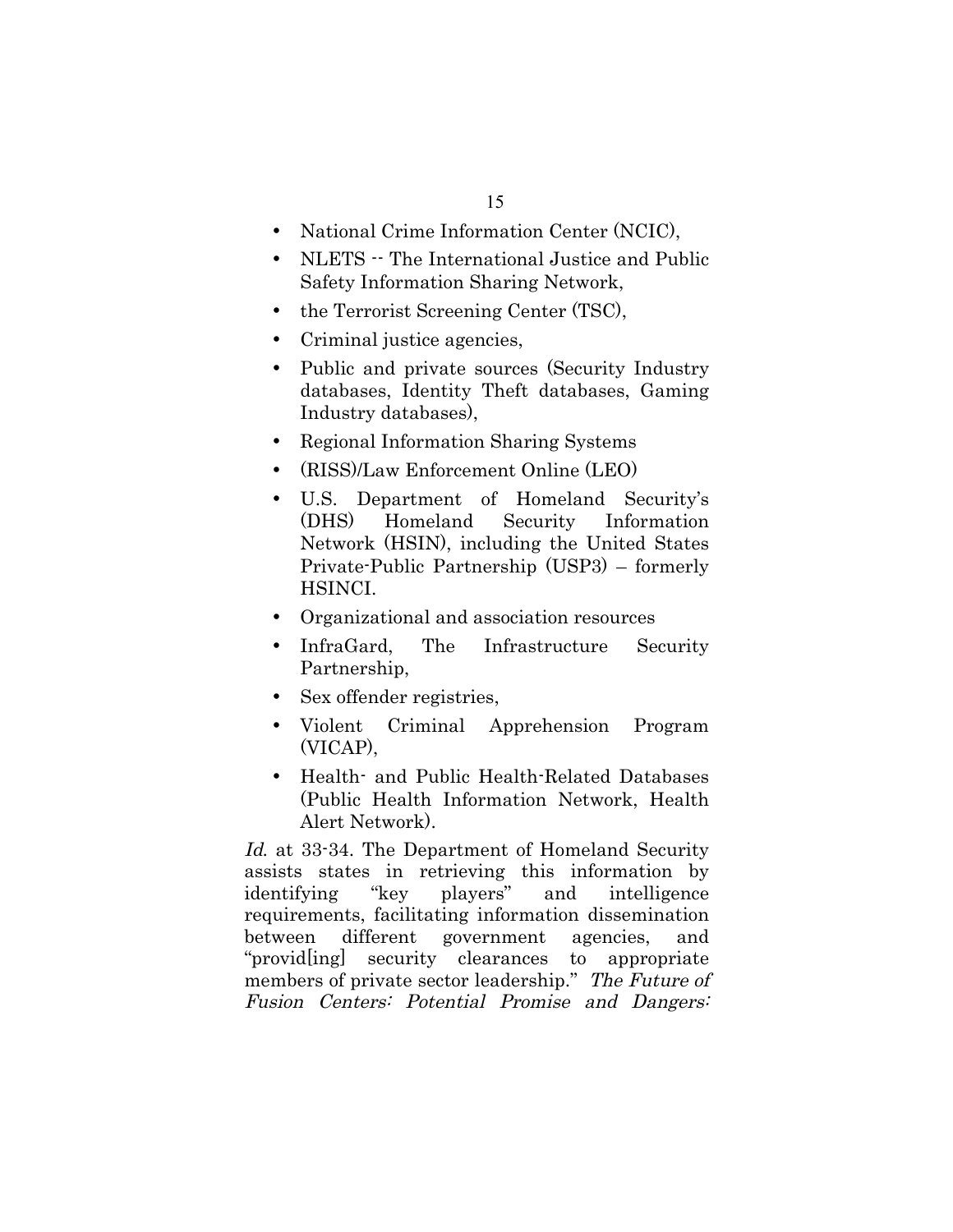Hearings Before the H.Comm on Intelligence, Info. Sharing, and Terrorism Risk Assessment of the H. Comm. on Homeland Sec., 111th Cong. 16 (2010) (statement of Robert Riegle, Director, State and Local Program Office, Office of Intelligence and Analysis, Dept. of Homeland Sec.).

In 2010, the DHS proposed to establish a new Federal Fusion Center and exempt all disclosures to state and local fusion centers from Federal Privacy Act obligations. Privacy Act of 1974: Department of Homeland Security Office of Operations Coordination and Planning–003 Operations Collection, Planning, Coordination, Reporting, Analysis, and Fusion System of Records, 75 Fed. Reg. 219, 69689 (Nov. 15, 2010). Going forward, DHS intends to establish a national fusion network. The Future of Fusion Centers: Potential Promise and Dangers: Hearings Before the H.Comm on Intelligence, Info. Sharing, and Terrorism Risk Assessment of the H. Comm. on Homeland Sec., 111th Cong. 35-36 (2010) (testimony of Robert Riegle, Director, State and Local Program Office, Office of Intelligence and Analysis, Dept. of Homeland Sec. and of Sheriff Leroy D. Baca, Los Angeles County Sheriff).

This increased data dissemination is problematic for many reasons, including the fact that fusion centers use erroneous information culled from government and commercial databases. Moreover, law enforcement personnel rely on these new integrated state databases even as states are suspending the privacy obligations and open government requirements that would otherwise require public accountability in the management of these systems. In the state of Virginia, for example, legislation was enacted that would suspend the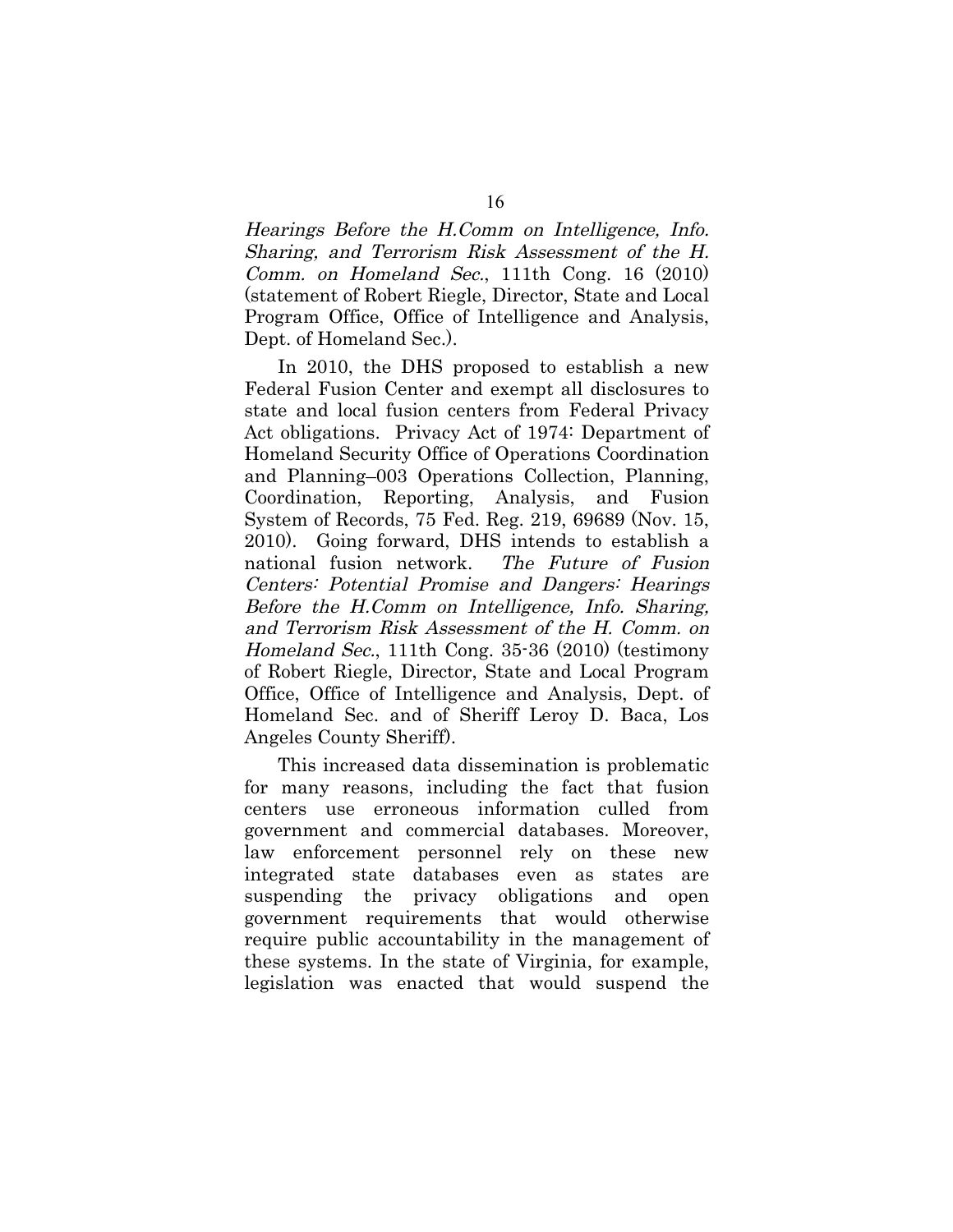application of the Virginia Freedom of Information Act and the Virginia Collection and Dissemination Practices Act to the Virginia Fusion Center. H.B. 1007, 2008 Gen. Assem., Spec. Sess. (Va. 2008).

### F. Combined DNA Index System

Statutes in all states require certain convicted offenders, including all felons, to submit DNA samples to be indexed in state-based DNA databases. National Conference of State Legislatures DNA in Criminal Justice<sup>27</sup> The collection of DNA is increasing and now includes many individuals who have not been convicted of any crime.

In 2008, state police officers in Daytona Beach, Florida deployed "special DNA kits" to collect DNA mouth swabs from persons of interest in a serial murder case. WKMG Orlando, Police Swabbing Mouths During Traffic Stops in Serial Killer Hunt (Feb. 6, 2008)<sup>28</sup> In 2009, the FBI decided to expand the collection of DNA samples at the federal level from convicts to all subjects of arrest. Solomon Moore, F.B.I. and States Vastly Expand DNA Databases, N.Y. Times, Apr. 18, 2009.<sup>29</sup> "The move, intended to help solve more crimes, is raising concerns about the privacy of petty offenders and people who are presumed innocent."<sup>30</sup> Id. One expert stated:

<sup>27</sup>http://www.ncsl.org/IssuesResearch/CivilandCriminalJus tice/DNAinCriminalJustice/tabid/12727/Default.aspx.

<sup>28</sup> http://www.local6.com/news/15232197/detail.html.

 $^{29}$ http://www.nytimes.com/2009/04/19/us/19DNA.html? r= 1.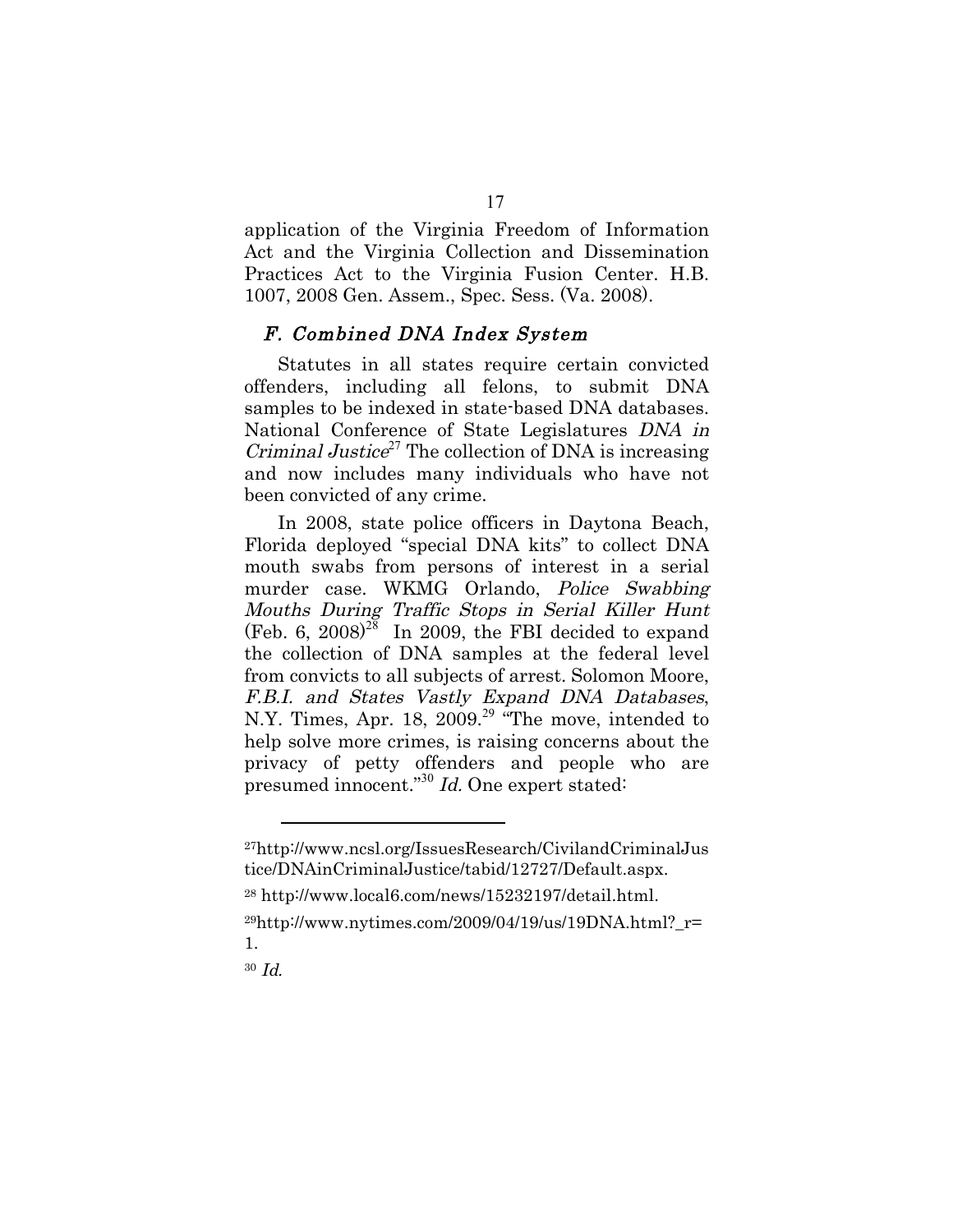"DNA databases were built initially to deal with violent sexual crimes and homicides — a very limited number of crimes," said Harry Levine, a professor of sociology at City University of New York who studies policing trends. "Over time more and more crimes of decreasing severity have been added to the database. Cops and prosecutors like it because it gives everybody more information and creates a new suspect pool."<sup>31</sup>

In 2010, California began taking DNA samples upon arrest, doubling the annual growth rate of its database to 390,000 profiles per year.<sup>32</sup> By 2012, the FBI expects its current database of 6.7 million profiles to expand by 1.2 million new profiles per year.<sup>33</sup>

### II. Law Enforcement Officials Should Not Routinely Rely on Inaccurate Identity-Based Information Systems

Increasingly, law enforcement officials and other government employees are relying on government and commercial databases full of mistakes that are well-documented but rarely corrected. Government systems include the NCIC database and databases associated with the federal government's employment E-Verify system. Commercial databases include information from databrokers such as Choicepoint. As these errors are distributed to various law

<sup>&</sup>lt;sup>31</sup> Id. (Harry Levine, a professor of sociology at City University of New York).

<sup>32</sup> Id.

<sup>33</sup> Id.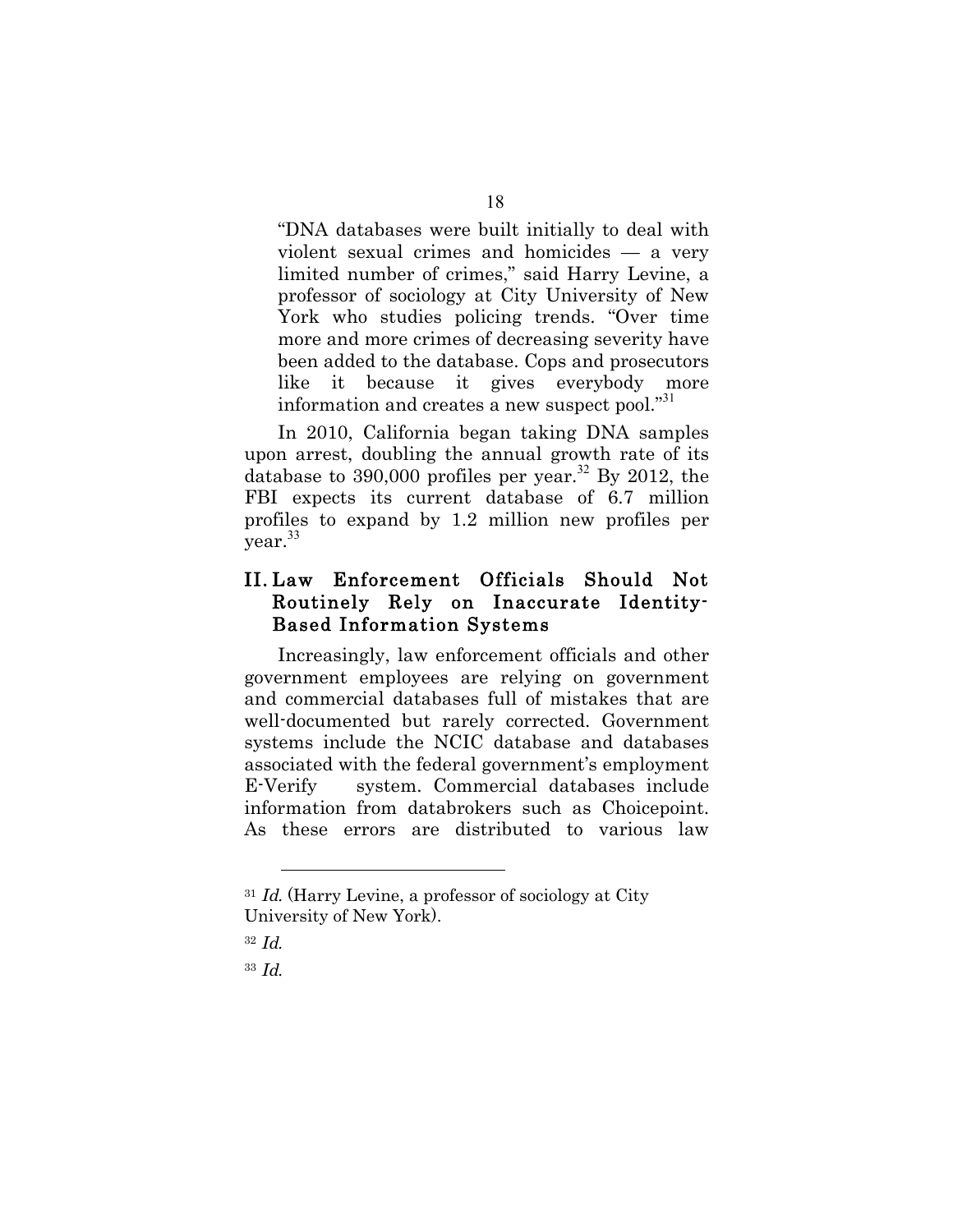enforcement and other groups through the Information Sharing Environment and fusion centers, enormous difficulties are created for innocent individuals.

### A. Inaccuracies in the National Crime Information Center ("NCIC")

The NCIC, discussed in Section I above, is a system that makes criminal history information widely available to police officers and law enforcement officials across the United States. FBI, National Crime Information Center. 34

The problem of record accuracy has plagued the NCIC system for years. According to the Bureau of Justice Statistics ("BJS"), "[i]n the view of most experts, inadequacies in the accuracy and completeness of criminal history records is the single most serious deficiency affecting the Nation's criminal history record information systems." Bureau of Justice Statistics, Use and Management of Criminal History Record Information: A Comprehensive Report, 2001 Update, NCJ 187670 at 38 (Dec. 2001) (emphasis added).

In the most recent report, the BJS detailed ongoing concerns about errors in NCIC databases. BJS, Improving Access to and Integrity of Criminal History Records, NCJ 200581 (July 2005). The BJS points to problems with State criminal history records, which are fed into the NCIC. "Recent BJS surveys have suggested that criminal history repositories are encountering several problems

<sup>34</sup> http://www.fbi.gov/about-us/cjis/ncic/ncic.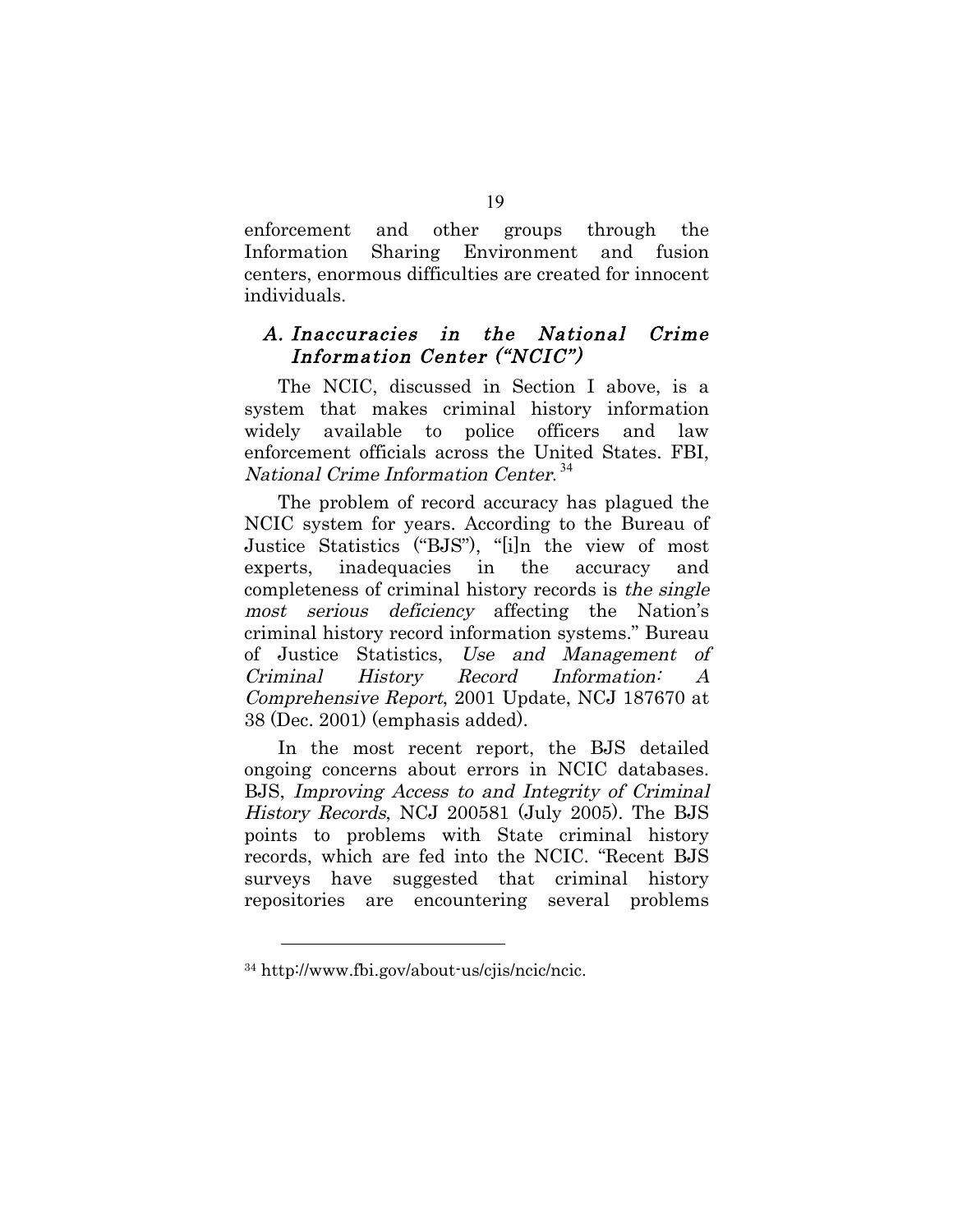including significant backlogs, older records that have no dispositions, and infrequent audits to ensure accuracy of records." Id. Also, "Repositories in States that could estimate the size of their backlogs in 2001 reported that 2.5 million records of arrest, disposition, and custody information were unprocessed or only partially processed." Id.

Though the errors are well-known, the BJS found that audits of these records are infrequent. "In 2001, 23 State criminal history repository directors reported that their databases had not been audited for completeness in the prior 5 years. [...] Over half of those States (13) reported that they had not planned or scheduled a data quality audit to occur within the next 3 years. Overall, 24 States did not plan to perform a data quality audit within 3 years of the survey." Id.

The BJS said in 2001 that, if incomplete or inaccurate records are used "there is a substantial risk that the user will make an incorrect or misguided decision." Id. (emphasis added). Because the criminal history information is available to both private and public entities, misguided decisions may lead to an unjustified arrest, a lost employment opportunity, or inability to purchase a firearm. Id. There have not been many "in-depth audits or reviews of the accuracy of the information maintained by State and Federal criminal history record repositories" conducted, according to the report, but "most of those that have been conducted have found unacceptable levels of inaccuracies." Id. at 39.

The Department of Justice has sought to address concerns about record accuracy through the National Criminal History Improvement Program ("NCHIP").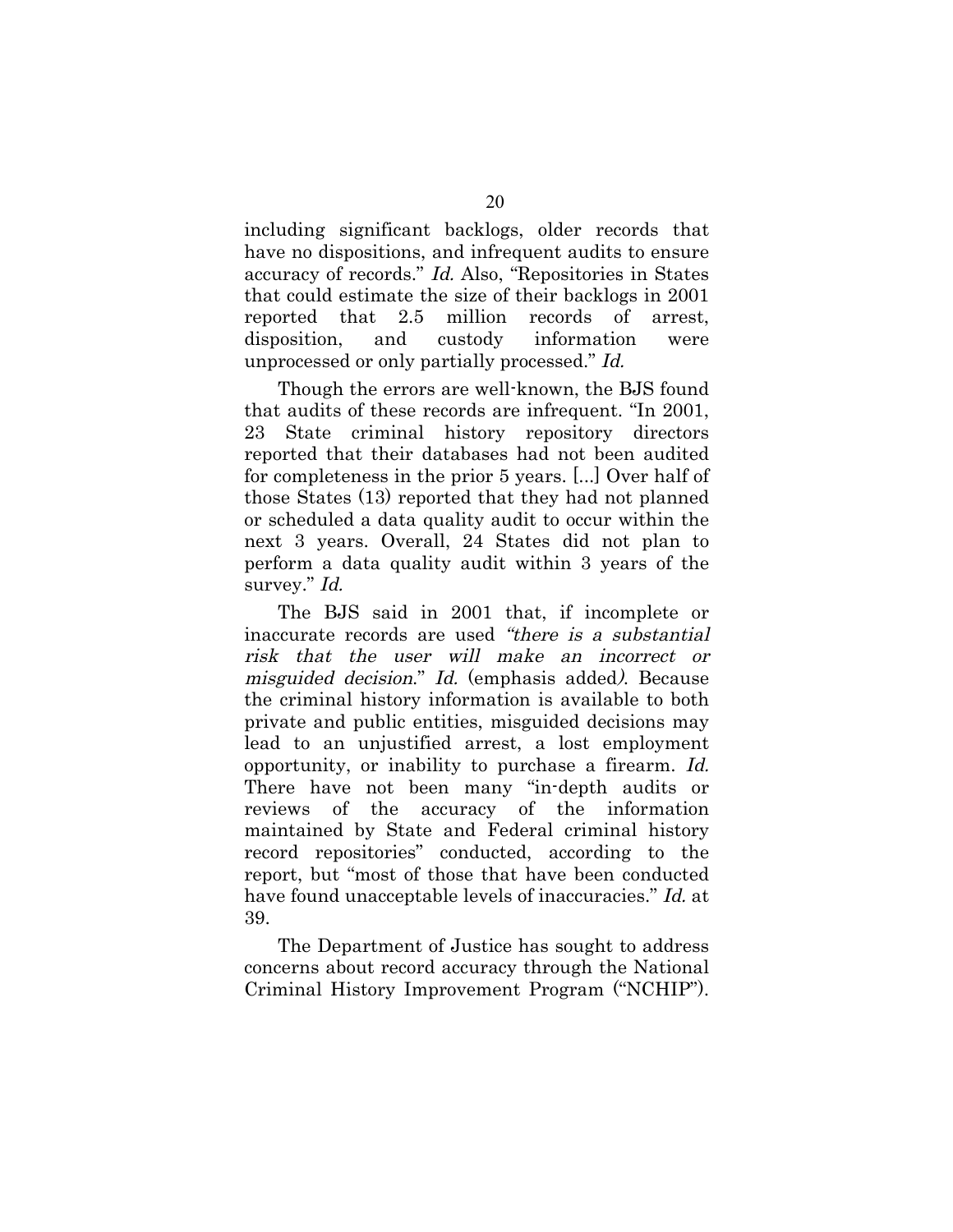Dep't of Justice, Bureau of Justice Statistics, National Criminal History Improvement Program (NCHIP). <sup>35</sup> The goal of the program is to "insure that accurate records are available for use in law enforcement," and to provide "direct funding and technical assistance to the States to improve the quality, timeliness and immediate accessibility of criminal history and related records." Id. Between 1995 and 2002, more than \$390 million dollars were allocated under the NCHIP program. Bureau of Justice Statistics, Improving Criminal History Records for Background Checks (May 2003).<sup>36</sup>

Nonetheless, as the 2005 BJS report makes clear, record accuracy continues to plague the criminal justice system. And with the continued expansion of the NCIC and the growth of fusion centers, the problem will become more severe.

Even though the federal Privacy Act makes clear the need to ensure accurate records and the federal government recognizes that these databases are filled with errors, that has not stopped federal agencies from increasingly attempting to exempt themselves from Privacy Act of 1974, 5 U.S.C. § 552a, provisions that require record accuracy. The agencies attempt to exempt themselves under §552a(j) (general exemptions) and  $\S 552a(k)$  (specific exemptions). 5 U.S.C. §§ 552a(j), (k). Such exemptions from the general accuracy requirements applicable to government record-keeping systems undermine the argument that there are alternatives to the

<sup>35</sup> http://www.ojp.usdoj.gov/bjs/nchip.htm.

<sup>36</sup> http://www.ojp.gov/bjs/abstract/ichrbc.htm.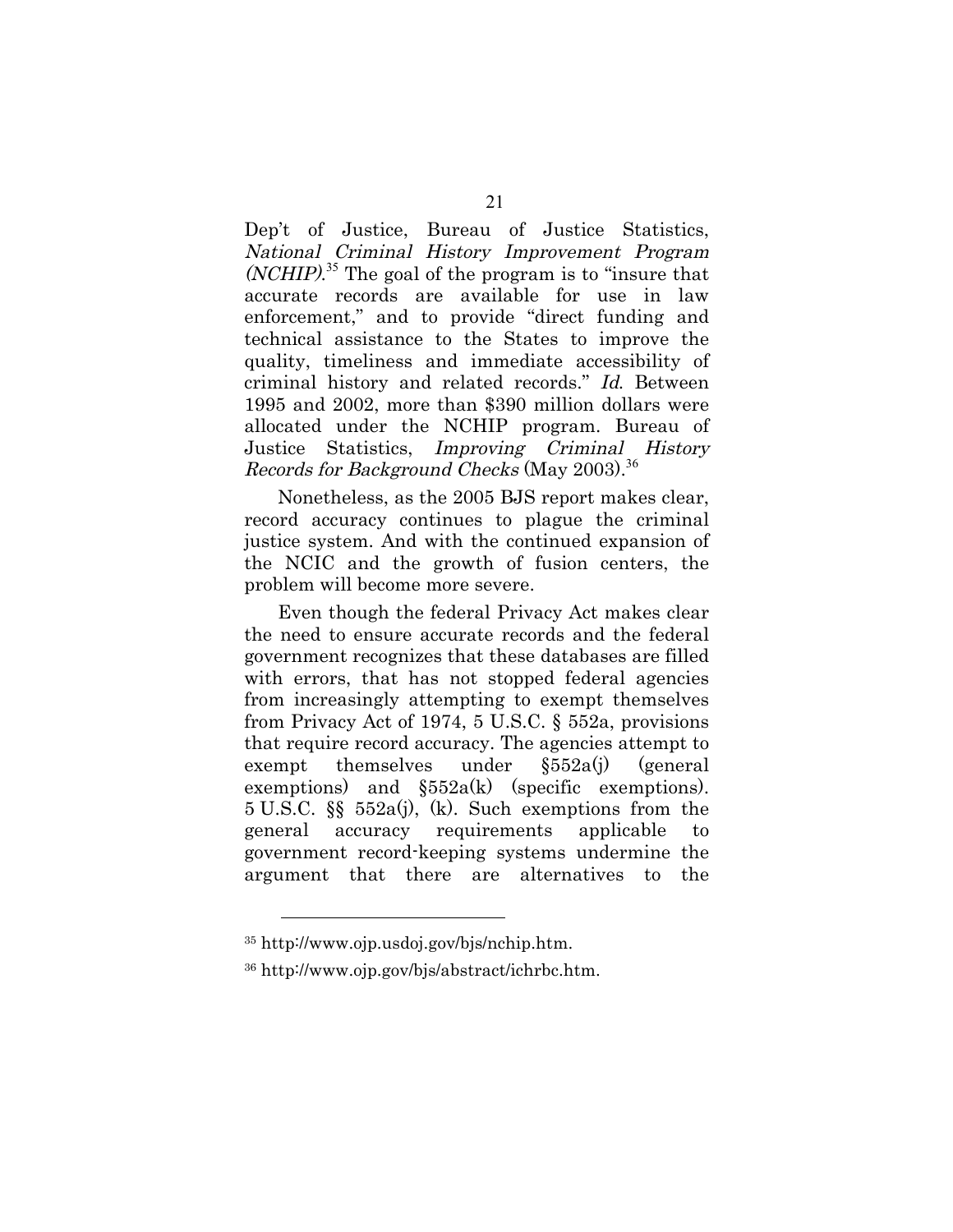exclusionary rule that will produce the appropriate level of accuracy.

The NCIC is an important and widely used database that is full of record inaccuracies. Yet, in 2003, the Department of Justice chose to exempt the NCIC from numerous mandates established by the Privacy Act, 5 U.S.C. § 552a, most notably accuracy requirements. As a result of this exemption, the FBI need not comply with 5 U.S.C.  $\S$  552a(e)(5), which requires an agency to "maintain all records which are used by the agency in making any determination about an individual with such accuracy, relevance, timeliness, and completeness as is reasonably necessary to assure fairness to the individual..." 5 U.S.C.  $\frac{552a(e)}{5}$ . The NCIC is also exempt from 5 U.S.C.  $\S$  552a(e)(1), which requires that a system of records contain "only such information about an individual as is relevant and necessary to accomplish a purpose of the agency[.]" Id. at  $\S 552(e)(1)$ .

### B. Problems with Databases Associated with the Federal Government's Employment Eligibility Verification System

As discussed in Section I supra, law enforcement agents have access to E-Verify, the federal government's current employment eligibility verification system ("EEVS"). Several reports highlight inaccuracies in the government database used for employment verification. The errors in the federal government's employment eligibility verification system are so egregious and their effects so significant, that a federal judge cited to them in an opinion granting a temporary restraining order against the Department of Homeland Security.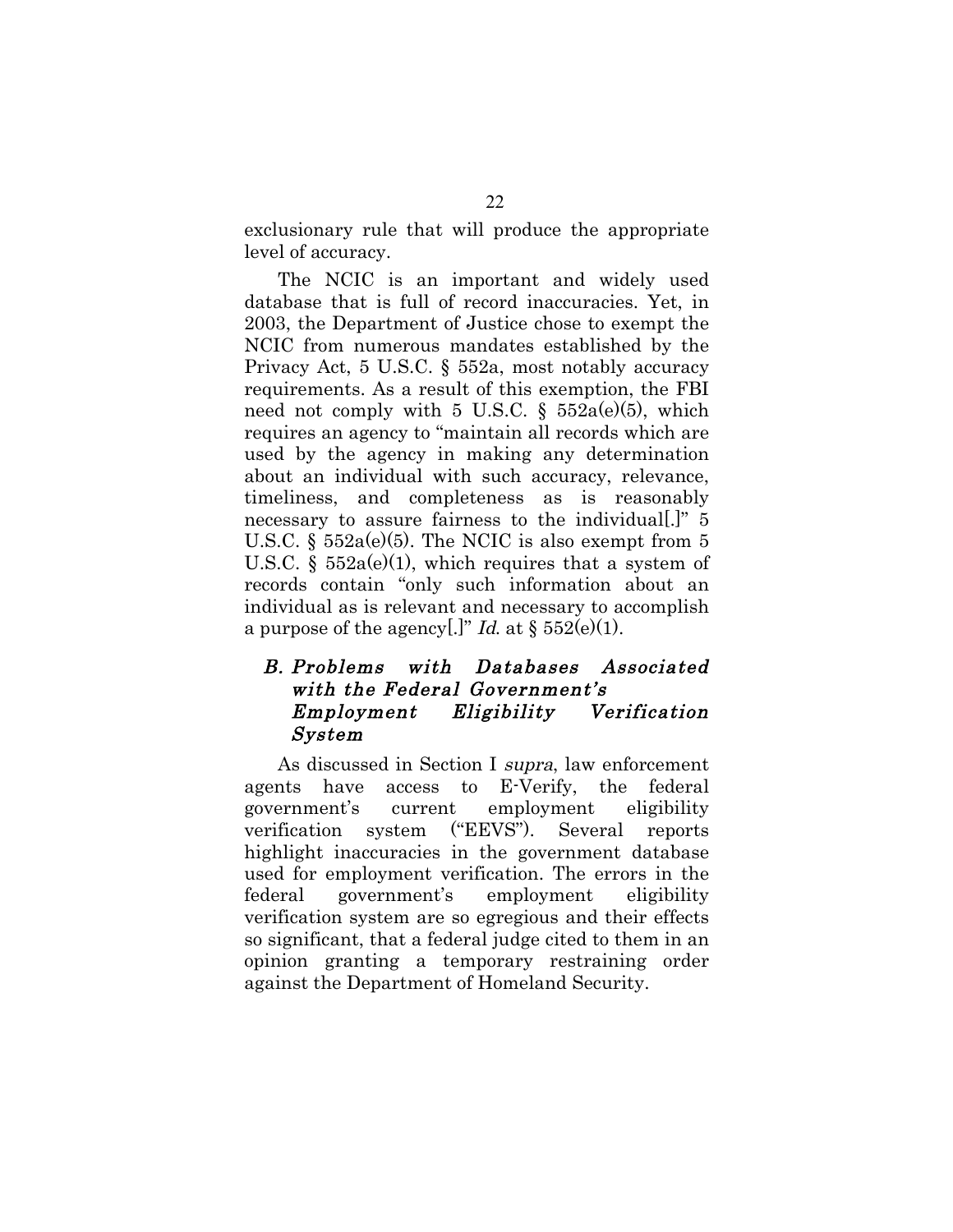The government reports documenting the errors in databases connected with EEVS date back more than 10 years. In a 1997 report and a 2002 follow- up review, the Inspector General of the Department of Justice found that data from the Immigration and Naturalization Service (the predecessor of U.S. Citizenship and Immigration Services) were unreliable and "seriously flawed in content and accuracy." Office of Inspector Gen., Dep't of Justice, Immigration and Naturalization Service Monitoring of Nonimmigrant Overstays, Rept. No. I-97-08 (Sept. 1997); Follow-Up Report on INS Efforts to Improve the Control of Nonimmigrant Overstays, Rept. No. I-2002-006 (Apr. 2002); and Immigration and Naturalization Service's Ability to Provide Timely and Accurate Alien Information to the Social Security Administration, Rept. No. I-2003-001 (Nov. 2002).

In August 2005, the Government Accountability Office investigated and found myriad errors in information from DHS databases searched through its employment eligibility verification system. Gov't Accountability Office, Immigration Enforcement: Weaknesses Hinder Employment Verification and Worksite Enforcement Efforts, GAO-05-813 25 (Aug. 2005).

The Social Security Administration's Office of Inspector General found accuracy problems in databases of Citizenship and Immigration Services and Social Security Administration. Office of Inspector Gen., Soc. Sec. Admin, Congressional Response Report: Accuracy of the Social Security Administration's NUMIDENT File, A-08-06-26100 (Dec. 18, 2006). The Inspector General estimated that about 17.8 million records in the Social Security Administration's Numerical Identification File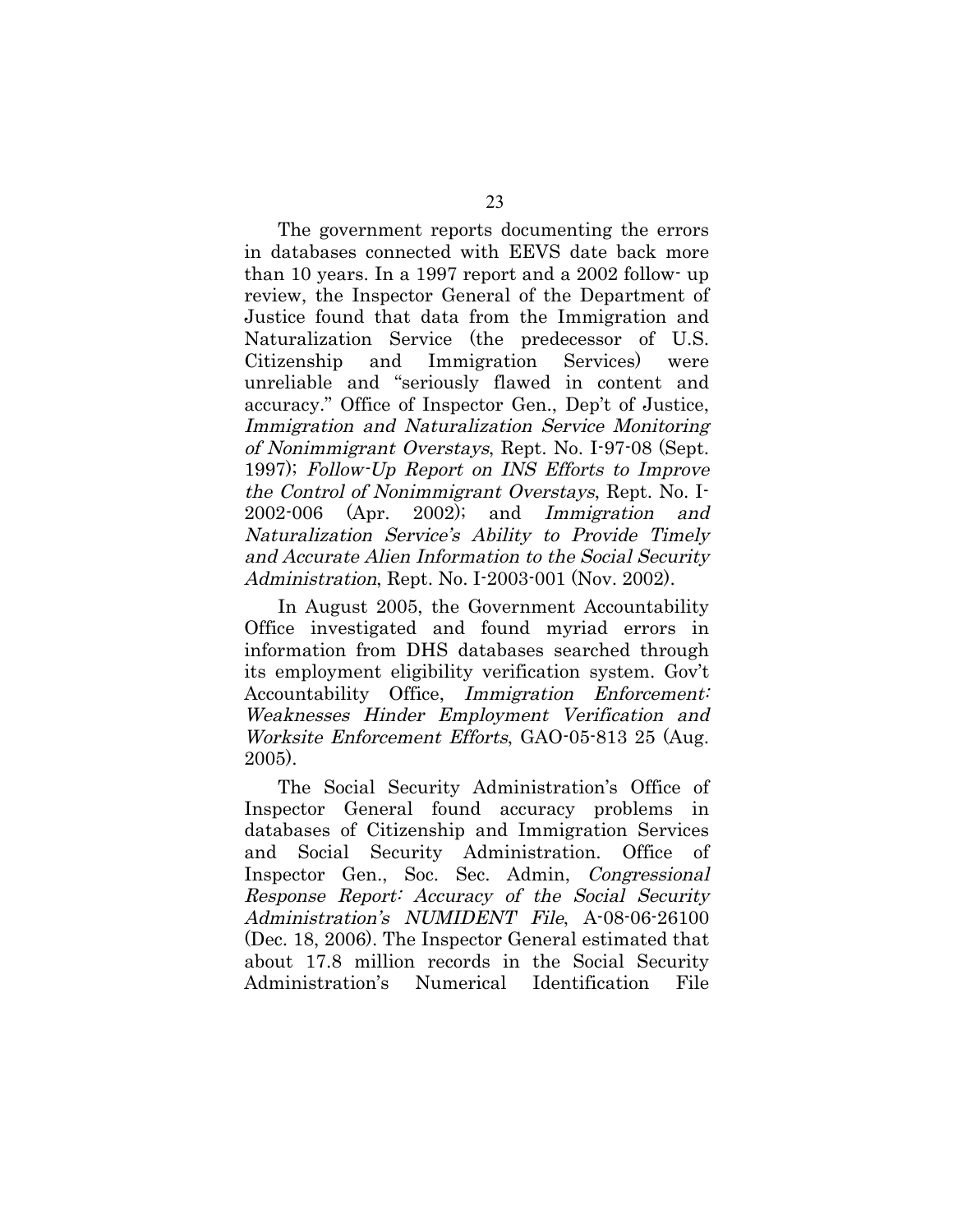("NUMIDENT") have discrepancies with name, date of birth or death, or citizenship status. Id. at 6. About 13 million of these incorrect records belong to U.S. citizens, he said. Id. at Appendix C-2.

A federal judge pointed to the problems in NUMIDENT in an October 2007 opinion granting a temporary restraining order enjoining the Department of Homeland Security from implementing a new "no-match" employment eligibility verification proposal.

As demonstrated by plaintiffs, the government's proposal to disseminate nomatch letters affecting more than eight million workers will, under the mandated time line, result in the termination of employment to lawfully employed workers. This is so because, as the government recognizes, the no-match letters are based on SSA records that include numerous errors.

 $AFL-CIO$  v. Chertoff, 552 F. Supp. 2d 999 (N.D. Cal.) 2007).

It is clear that the federal government's employment eligibility verification system is based on erroneous databases. As fusion centers continue to mix and mingle data from a multitude of government and commercial databases without clear accuracy or relevance obligations, the risk of record inaccuracy and data misuse increases. This strongly implicates the accuracy and reliability of the criminal justice records that would become accessible from a patrol car.

Multiple government assessments state that the watch lists remain filled with errors. The Justice Department Inspector General has said this indicates "a deficiency in the integrity of watchlist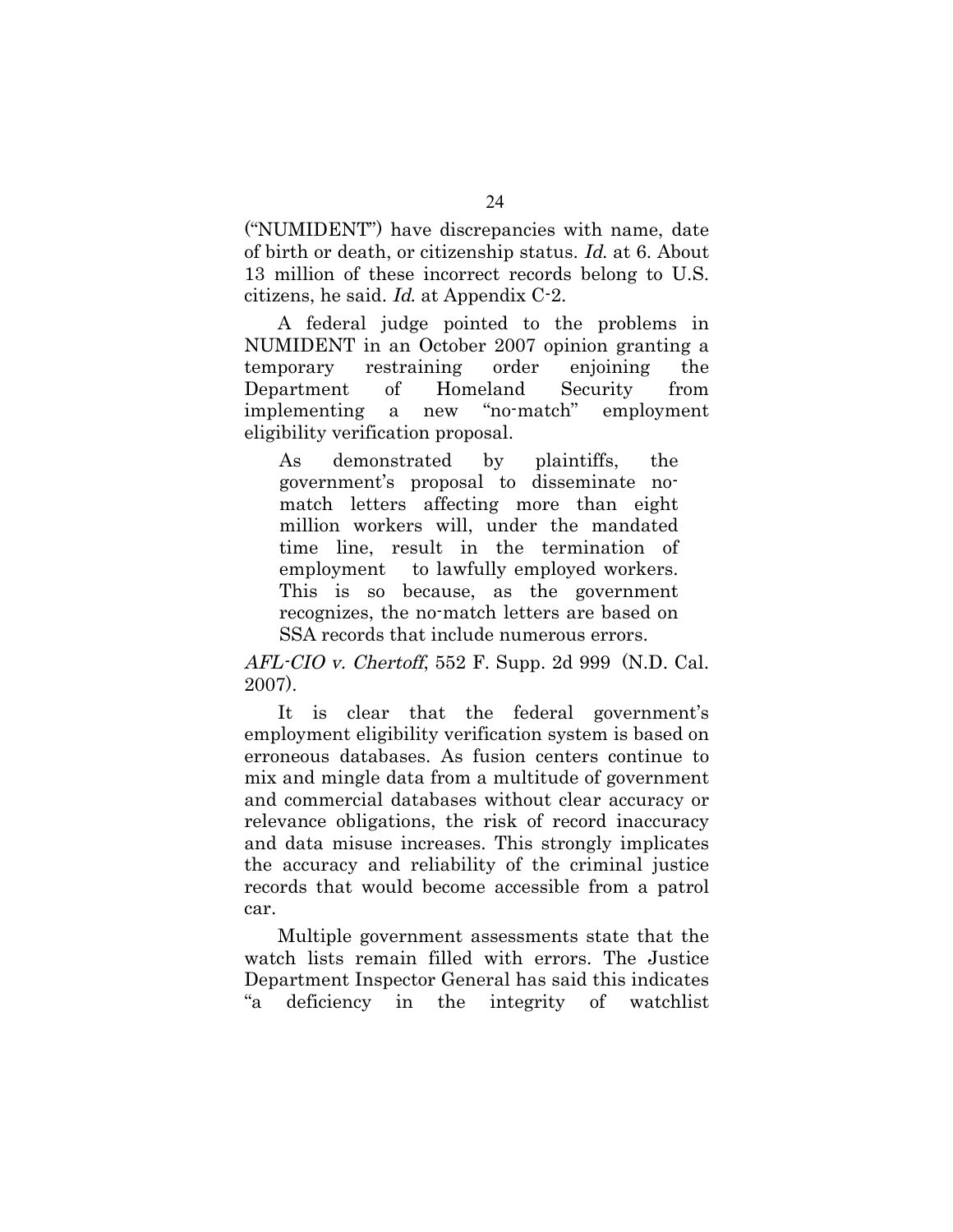information." <sup>37</sup> These watch lists are used to screen "approximately 270 million individuals . . . each month." <sup>38</sup> Such mistakes show it is paramount that government entities are held accountable for accuracy of their databases.

### C. Commercial Databases on Which Law Enforcement Rely Are Also Inaccurate and Incomplete

There is extensive documentation of errors in commercial databases, as well. The government has increasingly relied upon these databases in its law enforcement activities and, as explained earlier, the federal Fusion Center Guidelines urge the intermingling of commercial data with information culled from government systems. For example, databroker Choicepoint trumpets on its Web site the various federal, state, local and law enforcement "solutions" that the company offers. These reports often include information that is erroneous, out of date, incomplete, unreliable, or just flat-out false.

A man bought his Choicepoint record and found that the file showed he had died in 1976. Jane Black, Data Collectors Need Surveillance, Too, Business Week, Jan. 24, 2002. Another man's report included numerous crimes that he never committed. "In Florida I'm a female prostitute (named Ronnie); in Texas I'm currently incarcerated for manslaughter," according to the man. Kim Zetter, Bad Data Fouls Background Checks, Wired News, Mar. 11, 2005.

<sup>37</sup> Justice Dept. Report on Watch Lists at xxii.

<sup>38</sup> Id. at v.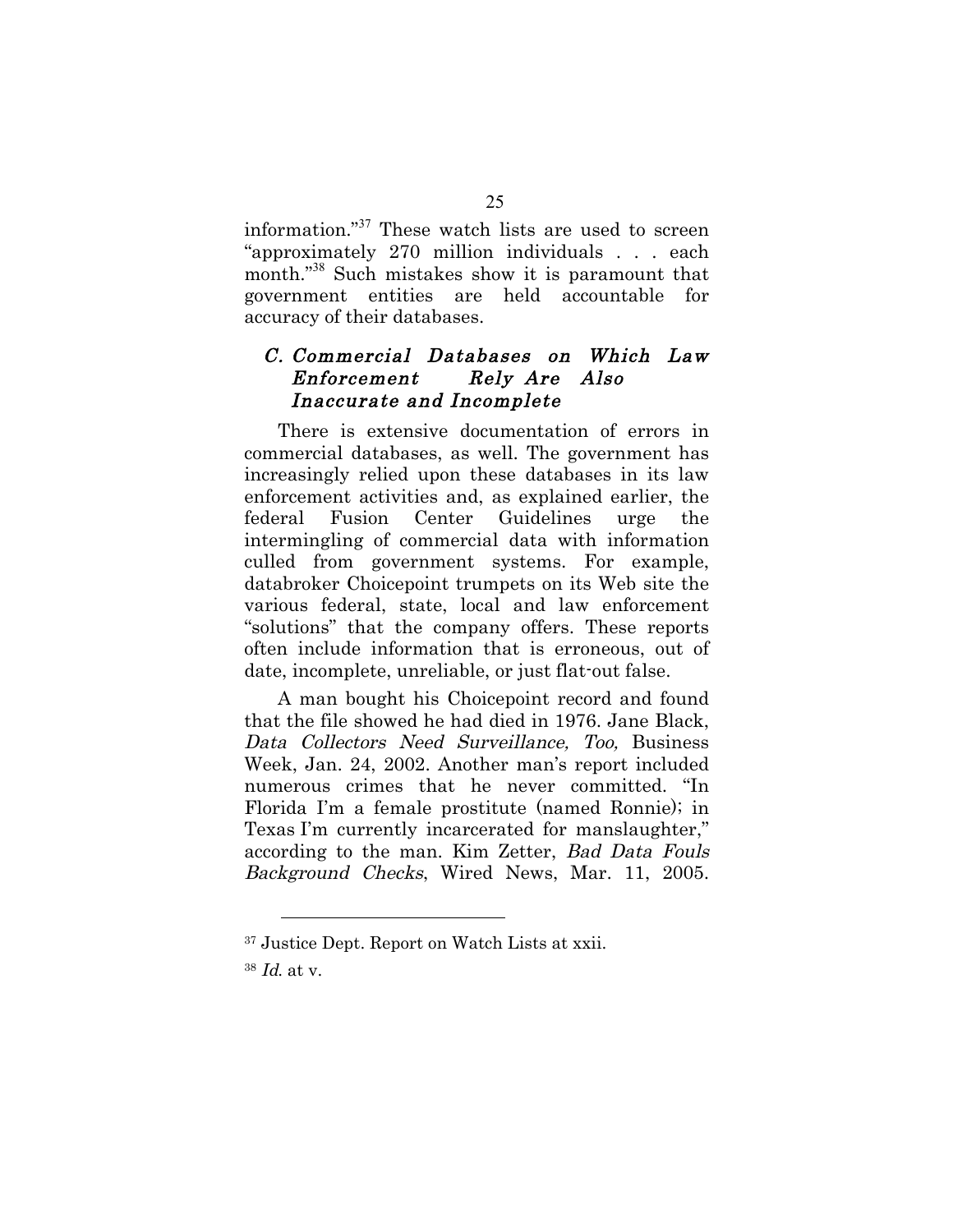Also, "in New Mexico I'm a dealer of stolen goods. Oregon has me as a witness tamperer. And in Nevada – this is my favorite – I'm a registered sex offender." 39

Another Choicepoint file contained significant errors. The record of one woman listed "possible Texas criminal history" even though she has been to Texas only twice and has not been charged with or committed crimes there. Bob Sullivan, ChoicePoint Files Found Riddled With Errors, MSNBC, Mar. 8, 2005. Her record also included "three automobiles she never owned and three companies listed that she never owned or worked for." 40

When a news reporter looked up his file on databroker Intellius.com, he found the record said he was charged with child molestation (he wasn't) and that he had a close male relative who was convicted of manslaughter (the reporter had never even heard of the man). Bob Sullivan, Red Tape Chronicles: Bob the Writer, Bob the Molester, MSNBC, May 3, 2006.

These are just a few of the many erroneous records that have been compiled by Choicepoint and other databrokers used by the federal government for law enforcement purposes.

<sup>39</sup> Id.  $40$  *Id.*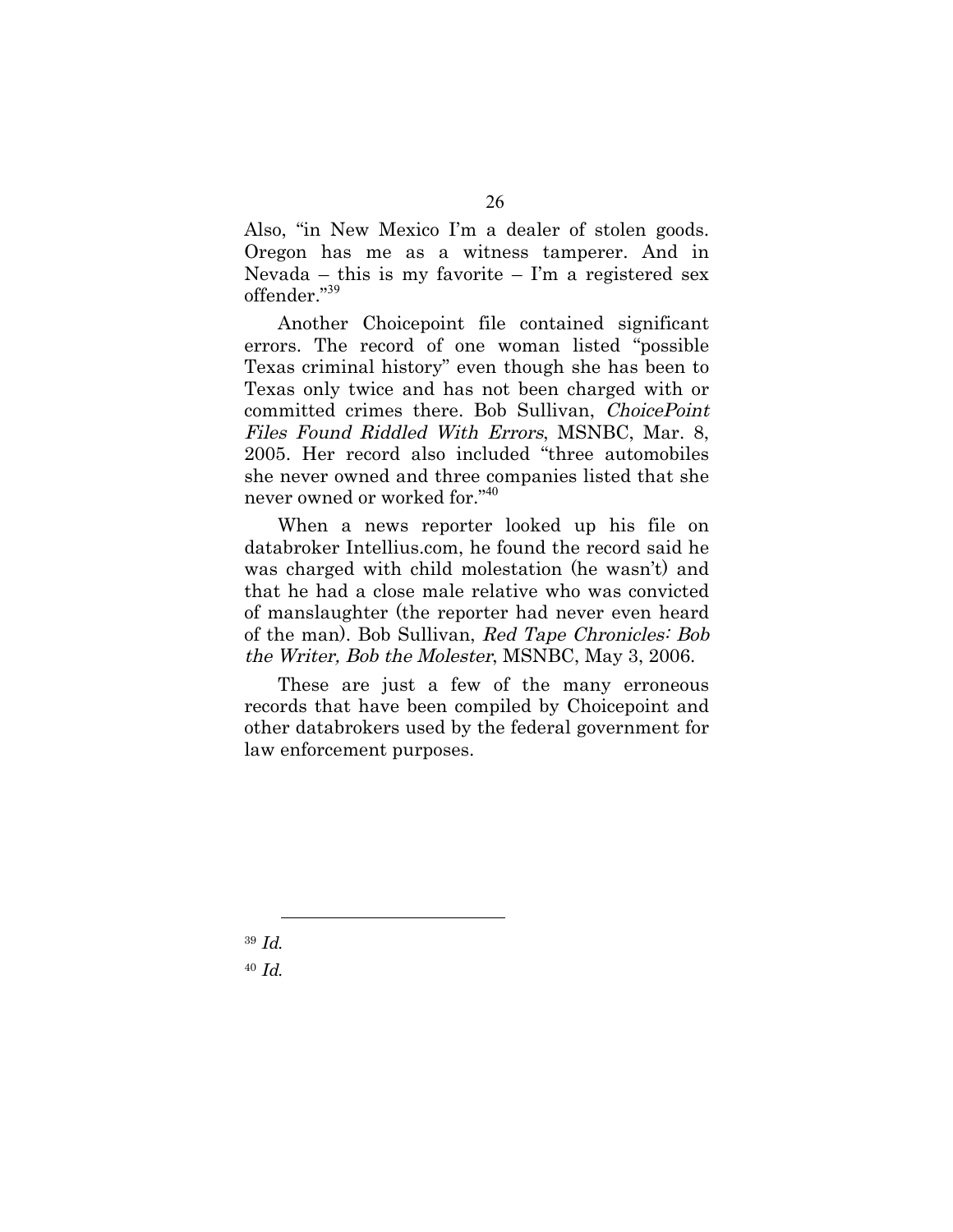### III. Driver Identity Information Is Entitled to Strong Privacy Protection

#### A. The Drivers Privacy Protection Act

In Reno v. Condon, 528 U.S. 141 (2000), the Supreme Court upheld the 1994 Drivers Privacy Protection Act ("DPPA"), which protects the personal information contained in DMV record systems maintained by the states. 18 U.S.C. § 2721 ("Prohibition on release and use of certain personal information from State motor vehicle records.") The DPPA "generally prohibits any state DMV, or officer, employee, or contractor thereof, from 'knowingly disclosing or otherwise making available to any person or entity personal information about any individual obtained by the department in connection with a motor vehicle record.' 18 U.S.C.  $\S$  2721(a)." Reno v. Condon, 528 U.S. at 144. The DPPA reflects a determination by Congress that even though individuals may be required to provide certain personal information to obtain a driver's license, that information should be protected and should be disclosed and used only for appropriate purposes.

Under the DPPA, the disclosure of "personal information" is restricted. "Personal information" is defined as "names, photographs, social security numbers, drivers license numbers, addresses, telephone numbers, and medical and disability information of individuals." 18 U.S.C. § 2725(3). The statute sets out limited circumstances when personal information may be disclosed and provides penalties for violations of the Act. 18 U.S.C. § 18 U.S.C. 2721(b) ("Permissible uses.") "The DPPA's ban on disclosure of personal information does not apply if drivers have consented to the release of their data," Reno v.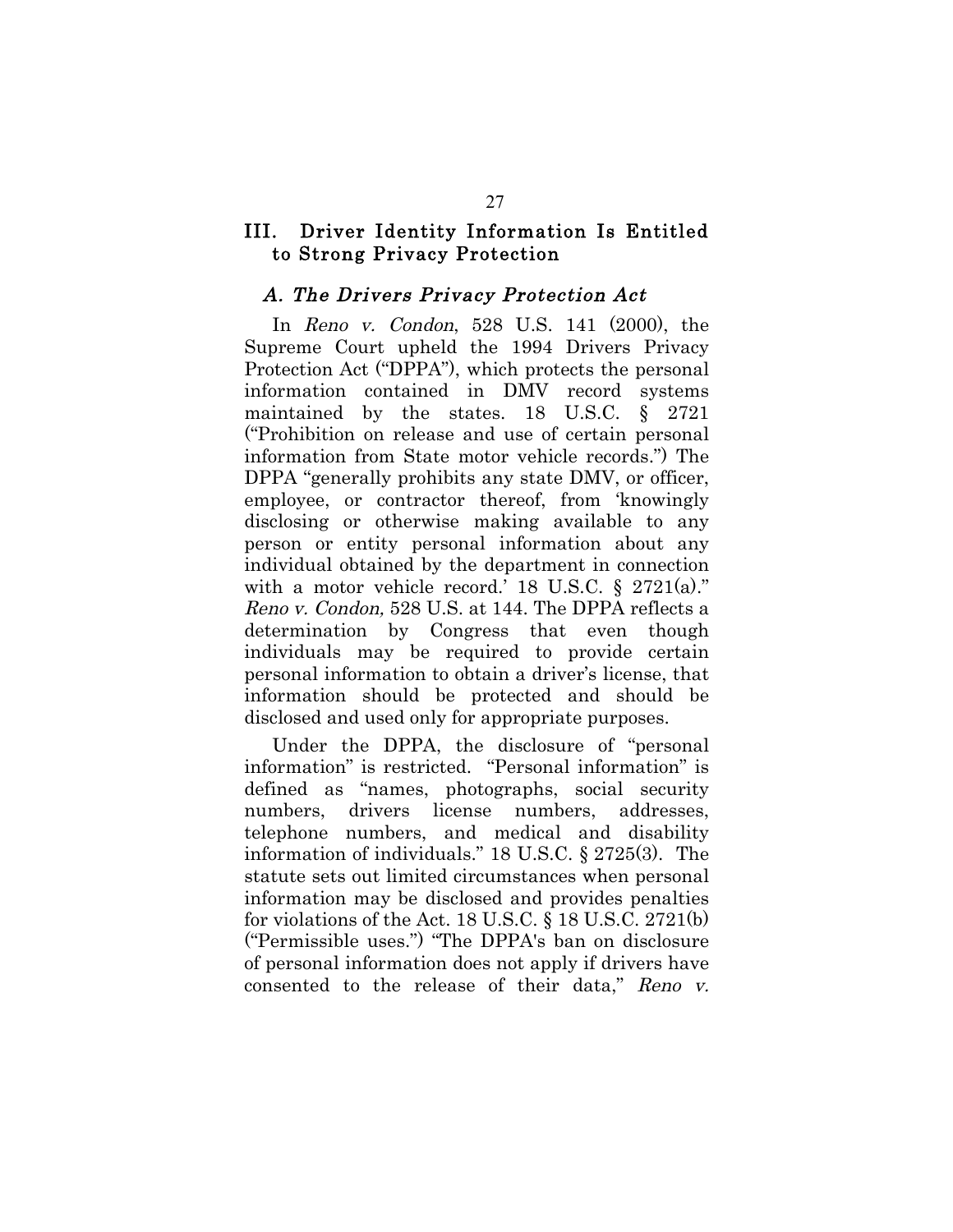Condon, 528 U.S. at 144, however such consent does not exist where a driver is required to provide their license to a police officer in the context of a car stop.

In Reno, a unanimous Court held the DPPA to be a proper exercise of Congress' regulation of interstate commerce and does not abridge federalism principles. Chief Justice Rehnquist found that the "DPPA regulates the States as the owners of databases . . . . The DPPA regulates the universe of entities that participate as suppliers to the market for motor vehicle information-the States as initial suppliers of the information in interstate commerce and private resellers or redisclosers of that information in commerce." Id. at 151. The Court also found that "The DPPA regulates the disclosure and resale of personal information contained in the records of state DMV's by limiting the state's ability to disclose a driver's personal information without her consent." Id. at 143-44.

In Reno, amici EPIC urged the Court to hold that the DPPA "is a valid exercise of federal authority in that it seeks to protect a fundamental privacy interest." Brief of Amicus Curiae Electronic Privacy Information Center at 1, Reno v. Condon, 528 U.S. 141 (2000). EPIC observed that "The states should not impermissibly burden the right to travel by first compelling the collection of sensitive personal information and then subsequently disclosing the same information for unrelated purposes." Id. at 1.

#### B. Application of Reno

Following Reno, federal and state courts have applied the decision in other cases involving the disclosure of personal information contained in DMV records. While a federal trial court found in Russell v.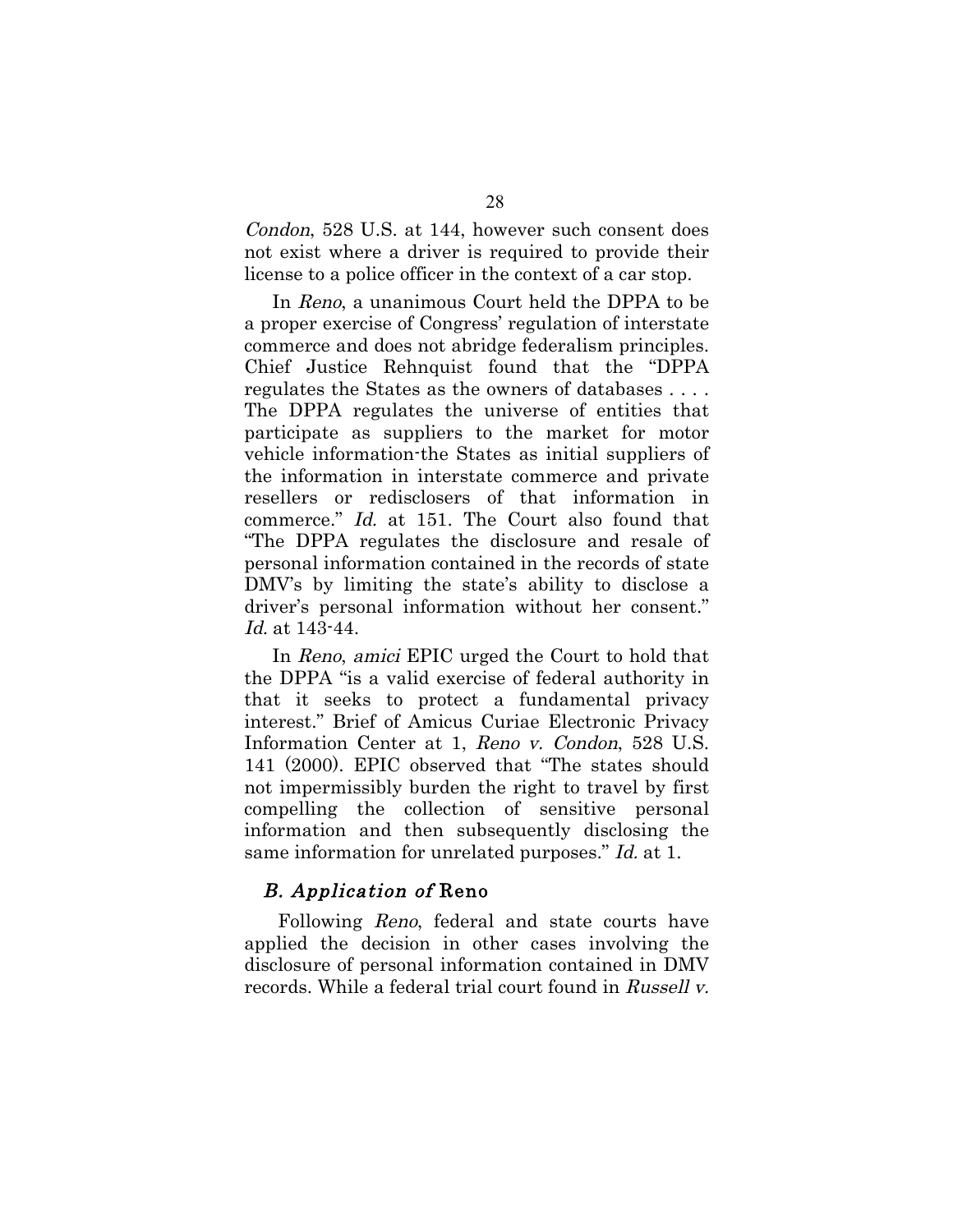Choicepoint, 302 F. Supp. 2d 654 (E.D. La. 2004), that Reno did not make any determinations about the scope of the statute when it held that the privacy protections in DPPA were constitutional, the Supreme Court of Iowa explained that Congress' intent to limit access to personal information in state motor vehicles databases means that "disclosure essentially depends on the use sought for the information, and the states are charged with the responsibility to ensure that disclosure is limited to those circumstances where Congress determined that the use for the information trumps the competing privacy interest." Locate.Plus.Com, Inc. v. Iowa Dept. of Transp., 650 N.W.2d 609, 616 (Iowa 2002); see also O'Brien v. Quad Six, Inc., 219 F.Supp.2d 933, 934- 935 (N.D. Ill. 2002) (finding that the DPPA "seeks to control dissemination of information collected using the coercive power of the state.").

Courts routinely emphasize Reno's interpretation of the DPPA as highly protective of drivers' personal information. DeVere v. Attorney General, 146 N.H. 762, 768 (N.H. 2001), construed New Hampshire's amended DPPA to mean that "in light of" the New Hampshire "statute's general prohibition against disclosure, this procedure [allowing in certain circumstances a court ordered disclosure of DMV records for the benefit of a private party . . . cannot be read to provide a general right of access to private parties simply by invoking the court's status as a governmental agency." Id. See also, Myerson v. Prime Realty Services, LLC 796 N.Y.S.2d 848 (2005) (explaining that "[t]here is a broad federal policy against the government revealing individuals' social security numbers. There are a variety of federal statutory restrictions on dissemination of such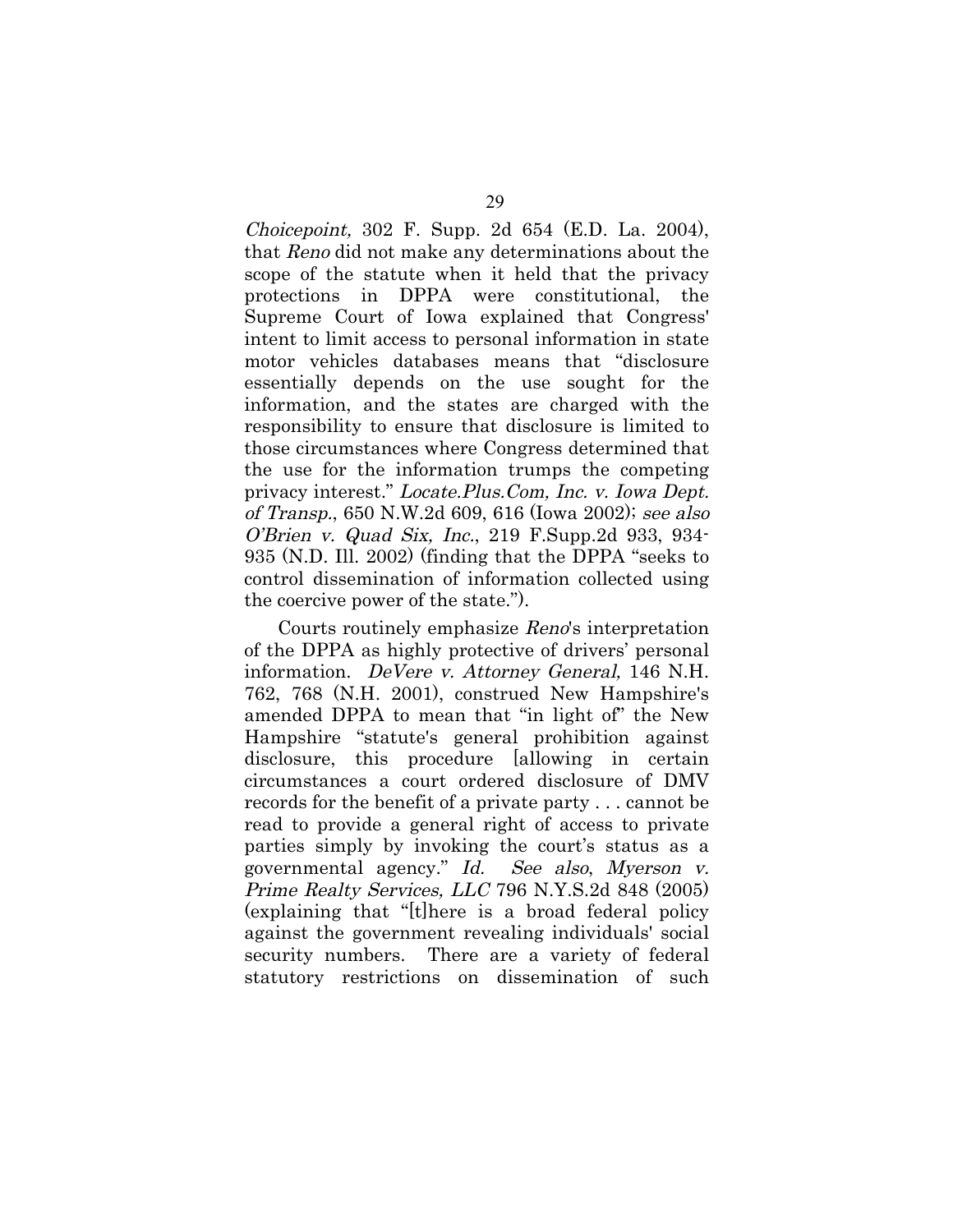information, such as the federal Driver's Privacy Protection Act of 1994").

Courts have also found that the other state agencies receiving funds subject to the terms of DPPA are expected to protect personal information even if they are not themselves departments of motor vehicles. See, Hartman v. Dept. of Conservation and Natural Resources, 892 A.2d 897, 901-902 (Pa. Commw. 2006), determining that state agencies made subject to the DPPA by another federal statute, such as the Transportation Equity Act for the 21<sup>st</sup> Century (TEA-21, Pub.L. No. 106-69, 113 Stat. 986, 1025-1026 (1999), "makes any recipient of the transportation funds subject to the terms of the DPPA, regardless of whether that person is a "State Department of motor vehicles."

In terms of permissible uses, courts have determined that the "DPPA affords states discretion to disburse DMV records for a permissible purpose under the statute," Taylor v. Acxiom Corp., 612 F.3d 325 (5th Cir. 2010). In Young v. West Pub. Corp., 724 F.Supp.2d 1268, 1279 (S.D. Fl. 2010), the District Court found that while the DPPA does not apply if drivers have consented to the release of their data, the DPPA "was intended to prevent unfettered access to personal information and to give individuals more control over the disclosure of their personal information, while continuing to allow state departments of motor vehicles to disclose the information for legitimate government and business needs." Graczyk v. West Pub. Corp., 2009 WL 5210846, at \*5 (N.D. Ill. 2009). Furthermore, "[t]he DPPA is written to restrict uses of personal information rather than users of that information." Id. at \*4.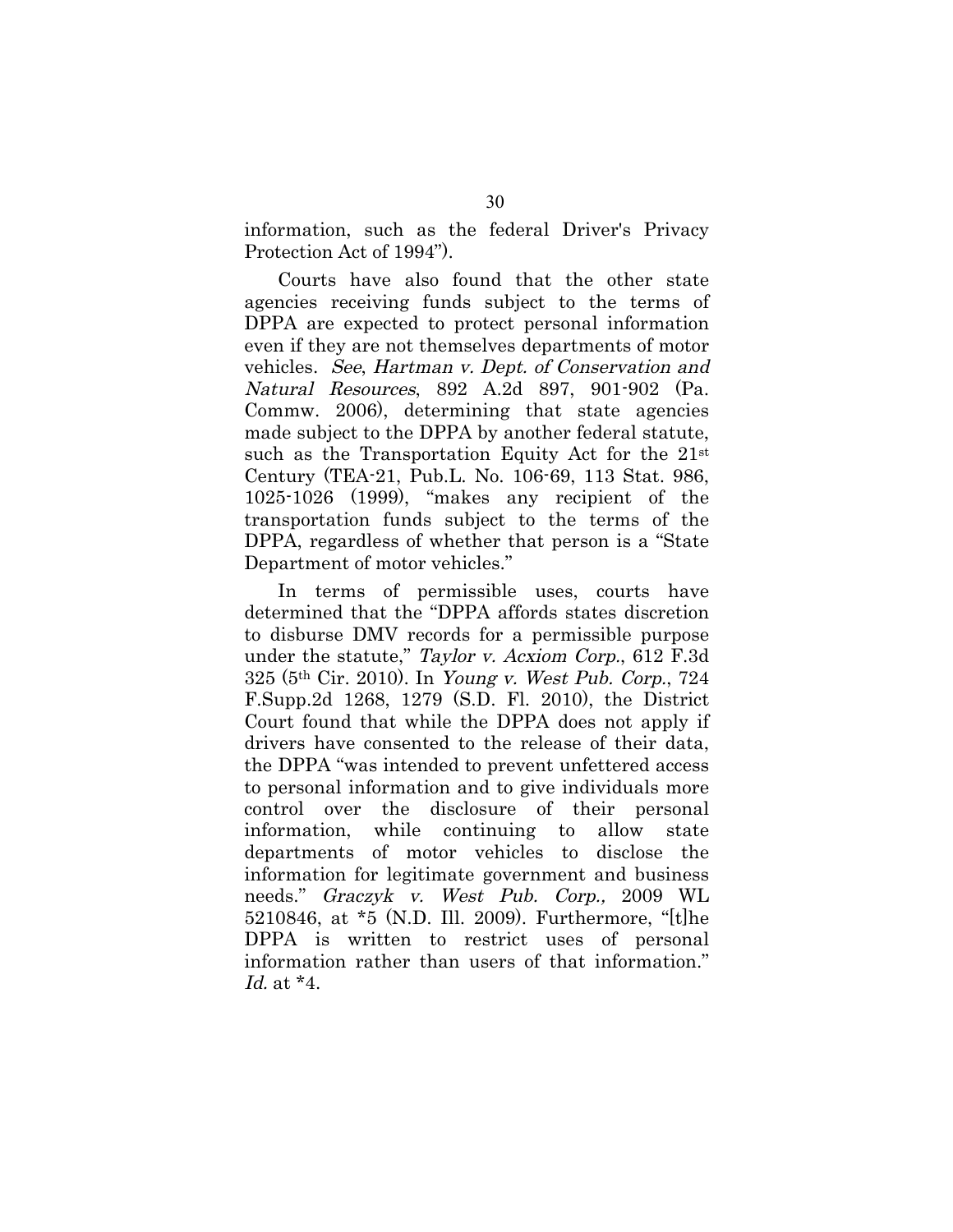A private right of action has been upheld by courts applying Reno in other cases involving the DPPA. In McCready v. White, 417 F.3d 700, 703 (7th Cir. 2005), the Seventh Circuit found that the DPPA "authorizes private suits, but only by persons whose information has been disclosed improperly." In Collier v. Dickinson, 477 F.3d 1306 (11th Cir. 2007), the Eleventh Circuit found that the statutory right to privacy created by DPPA was enforceable separately under Section 1983 and that officials were not entitled to qualified immunity. "We find that the plain language of the DPPA clearly, unambiguously, and expressly creates a statutory right which may be enforced by enabling aggrieved individuals to sue persons who disclose their personal information in violation of the DPPA."477 F.3d at 1309-10.